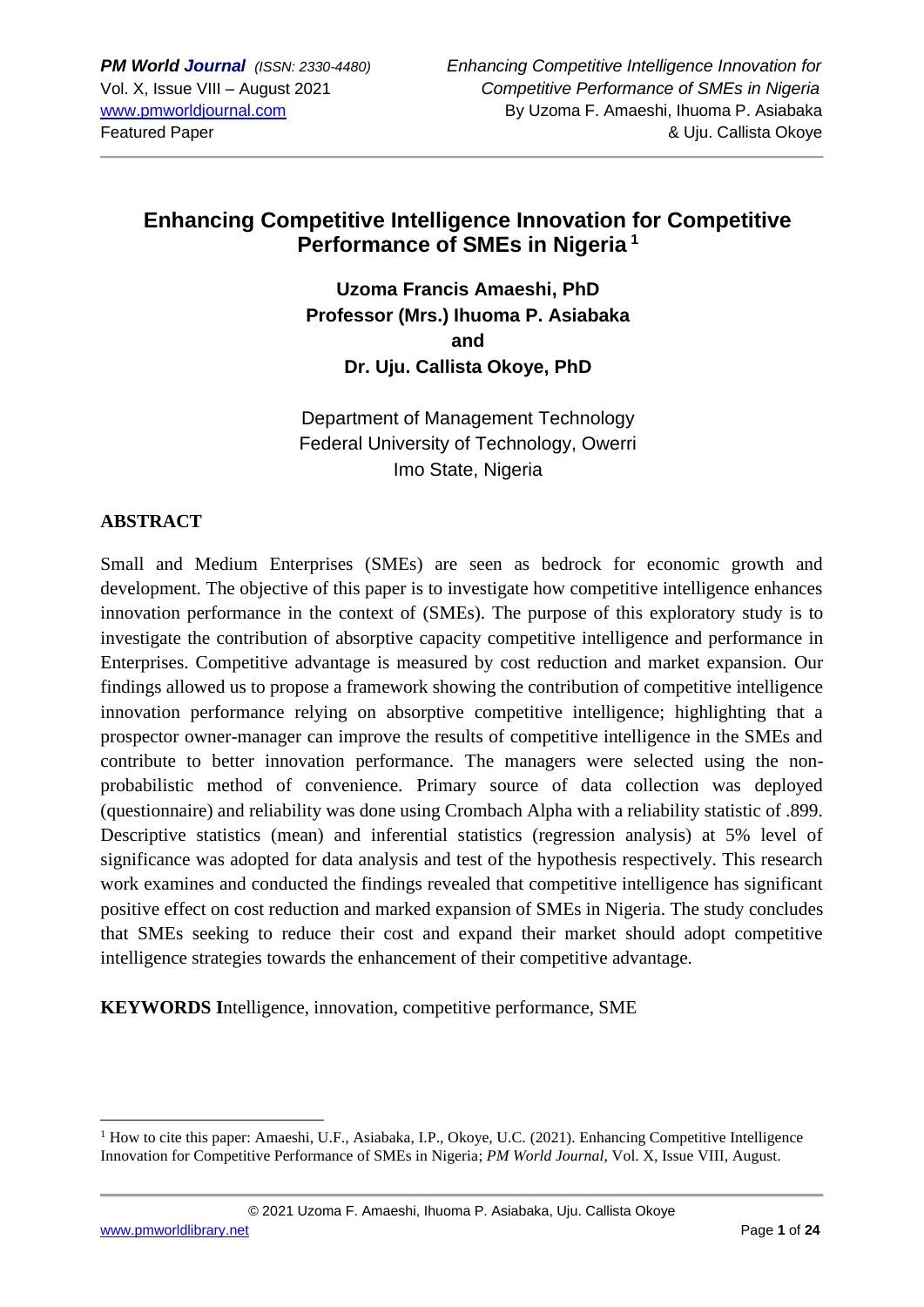## **1. INTRODUCTION**

## **1.1. Background of the study**

In dynamic and complex environments, it can be difficult for Small, Medium Enterprises (SMEs) to achieve business performance, innovate and survive, even though these actions are crucial competitive intelligence for economic growth and competitiveness. Competitive intelligence appears as a strategic practice to help them. Although many theoretical study the relationship between competitive intelligence and innovation, few studies have conducted empirical studies in the context of SMEs.

Small and medium-sized enterprises (SMEs) are considered the primary source in creating jobs and economic wealth Ahire, Landeros and Golhar, (2006), employing more than 95% of the world's working population Akinc, and Roodman, (2006). In Nigeria, SMEs account for 99.7% of total firms in terms of population and contribute about 54% of Nigeria's GDP. Despite the importance of SMEs in economic growth, significant obstacles impede their sustainability, leading in most cases to failure.

The main objective of competitive intelligence is to provide an alert for external turbulence events that may have an impact on the economy's strategy and performance (Chen et al, 2019). The main environmental turbulence includes market, technologies, competitors' intensity (Choi et al, 2008; Chopra et al, 2020). Many studies have shown that SMEs prefer to monitor sources in their immediate environment. This environment consists of customers, competitors, suppliers as well as technologies. Competitive intelligence is essential for business because it only provides a solid foundation for innovation process but because its absence can also be considered a barrier or even a factor in the failure of innovation (Feichtinger, (2001); Ebrahimpour, (2003); Garwe et al, (2010); Horng et al, (2010); (Derijcke et al, (2010); (David et al, (2011); (Filippini et al, (2016); (Cornick et al, 2016); (Dingus et al, (2017); (Chow et al, (2020)).

To overcome challenges and survive, SMEs need to improve their innovation performance (Amoako-Gyampah, K. and Meredith, J.R. (2005). Innovation requires research and development (R&D) (Anderson, Cleveland, and Schroeder, (2011), which is a determinant of innovation (Aviv, 2003). However, most SMEs do not have sufficient competitive intelligence resources to invest in R&D (Bailetti, & Tanev, S. 2008). Moreover, they are not qualified to benefit from government assistance programs for R&D. They are, more than ever, compelled to exploit external information Ballou, (2003); Battain et al, (2013) by adopting environmental analysis activities such as competitive intelligence Beheshti, (2020). Competitive intelligence allows companies to gather information from customers, suppliers, competitors; technologies thus build a strong foundation for the innovation process (Bendoly et al, (2014); Booker et al, (2014)).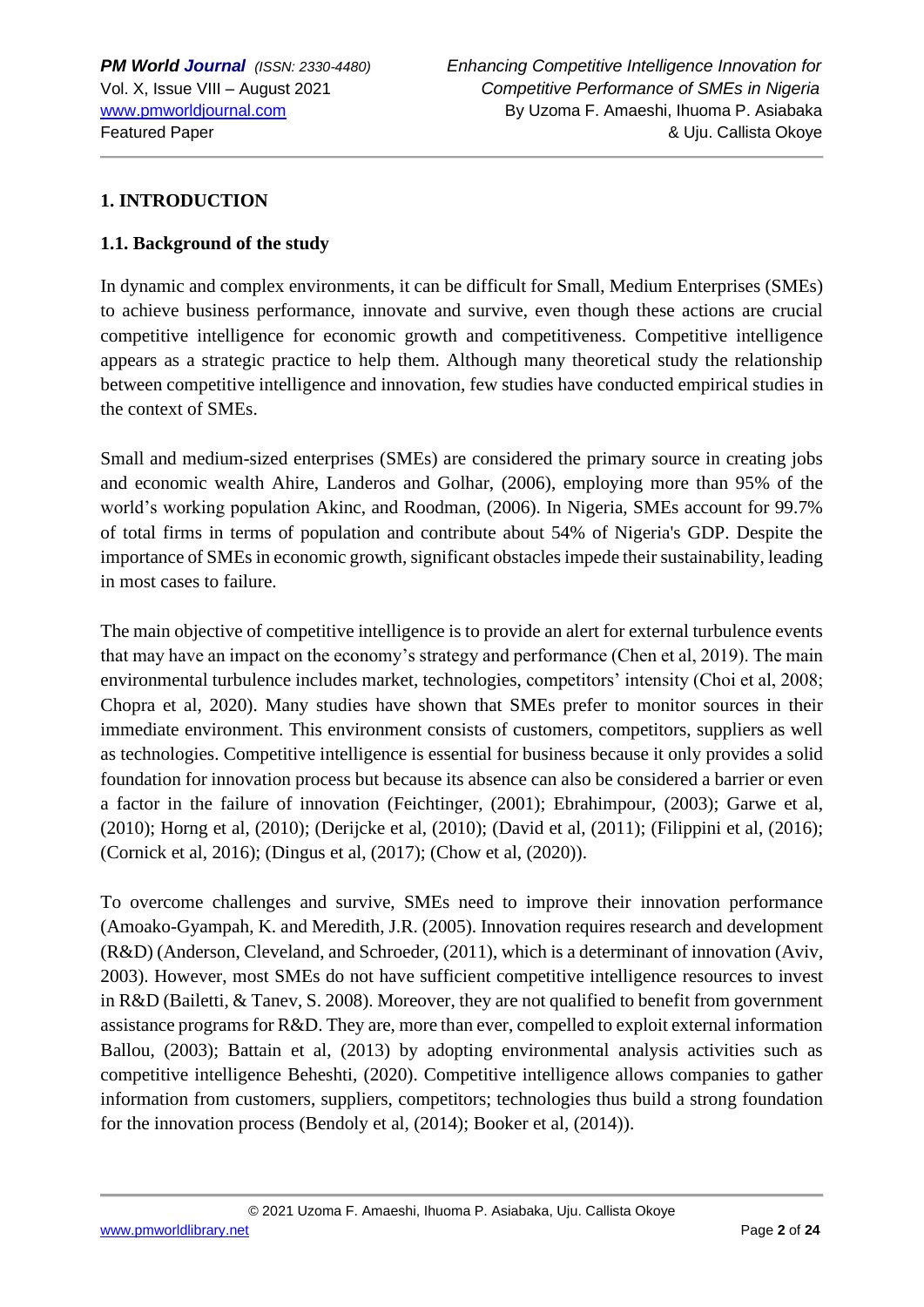## **1.2. Problem Statement**

The literature shows that the effectiveness of competitive intelligence in the context of SMEs depends on the company's owner-manager profiles and the absorptive capacity competitive intelligence of the company. Indeed, the SME prospector owner-manager seems to contribute to more effective competitive intelligence in acquiring and interpreting external information (Bretthauer, et al, (2014); Cadogan et al, (2015)). In addition, absorptive capacity competitive intelligence allows the company to transform external information (Bailetti et al, 2008) into knowledge, which in turn contributes to innovation performance (Chen et al, 2015).

Although competitive intelligence is useful for businesses, few studies have been devoted to SMEs (Cagliano et al, 2003; Aviv, 2003)). More specifically competitive intelligence, empirical studies treated the relationship between competitive intelligence covering economic, marketing, military theory, information sense strategic management (Battain et al, 2013). However, to our knowledge, no framework that explains the role of competitive intelligence in the innovation performance of SMEs in practice.

This paper addresses this gap and proposes a framework for a better understanding of how competitive intelligence contributes to innovation performance relying on absorptive capacity competitive intelligence for better results. The proposed framework is based on empirical data and the published literature.

#### **2. LITERATURE REVIEW**

This section presents a literature review on innovation performance and competition, as the concepts supporting this study. The following sections present methodology and results. In discussing the implications of the proposed framework, the paper proposes several propositions predicting the positive impact of competitive intelligence and absorptive capacity competitive intelligence on innovation performance.

#### **2.0. Description of one SME in Nigeria**

Stallion Vision is an automation Company, they are continually striving to bring new solutions and features to market that help customers address their most pressing business needs and maximize business results.

Stallion Vision, a Nigeria based company that specialized in Audio & Video Innovative Solutions and deploying sophisticated technologies. The company is part of Platinum Vision Group headquarters in the UAE and a member of the Stallion Group. The team has over 20 years of experience in the video conferencing and automation industry across the UK, Europe, the Middle East, and Africa.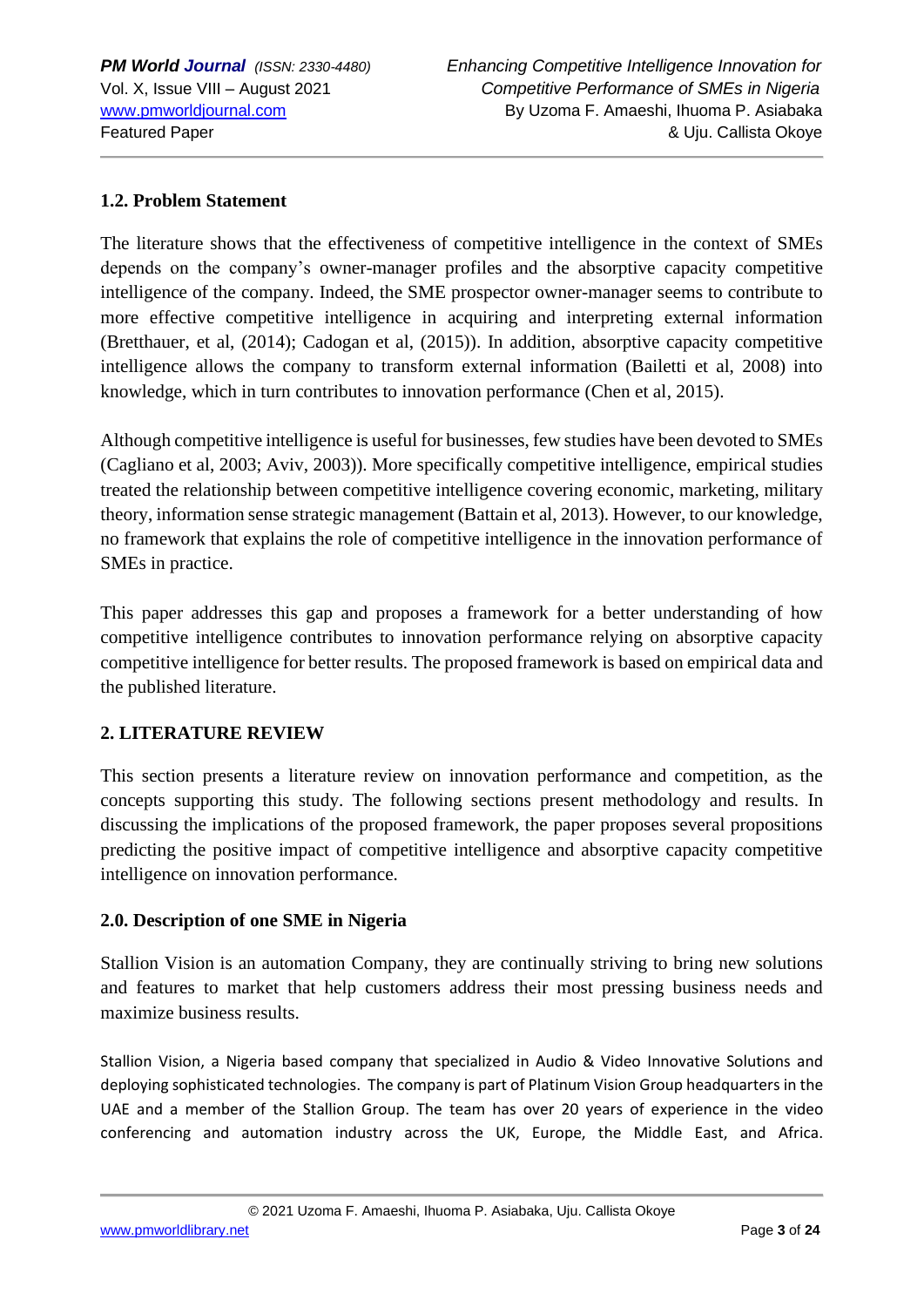Platinum Vision Group's head office in Dubai is part of the Stallion group of companies that have been operating in Sub Saharan Africa for more than two decades, Stallion has expanded rapidly into one of West Africa's largest businesses conglomerates with well-consolidated business lines, robust infrastructure, and valuable human resources.

Today Stallion is the controlling entity of several leading businesses in the trading, industrial, automotive, and services sectors of the regional economy. Stallion's proven track record is based on the ability to identify business opportunities that correlate with the organization's core competence areas and execute business plans the most optionally.

Stallion's business decisions are made based on well-researched long-term prospects and the sustainability of shareholder value. They typically invest in businesses that have high growth potential and are within their physical market/origin access.

Platinum Vision has now set up Stallion Vision in Nigeria and West Africa with European standards of installation and service. Stallion Vision has a leading brand association with the likes of Polycom, Crestron, and 40 other leading brands. Polycom is the leader in Video conferencing, TelePresence, and Real Presence solutions providing high-quality video and audio conferencing over low bandwidth a perfect solution for the African market today.

#### **2.1 Innovation**

Innovation can be four types: product innovation, process innovation, organizational innovation, and marketing innovation. Innovation is the engine of growth and development for SMEs (Horng et al, 2000). Empirical studies have shown that the most successful innovative SMEs in Nigeria, the United States, and Europe generate strong growth (Katsikea et al, 2012) for long periods (Katsikea et al, 2012). Innovation performance is a critical requirement for business competitiveness (Horng et al, 2000); Kohli et al*.*, 2015)). It can be efficient as competitive intelligence and effective (Kuehn et al., 2007). According to those authors, intellectual refers to the degree of effectiveness of innovation to the use of resources in terms of the time and cost required to complete the innovation project. Similarly, Kohli et al. (2015) emphasize that innovation performance represents the degree of effectiveness of the firm in implementing innovation, which in turn has a significant impact on the organization's performance.

To stimulate innovation, companies invest more and more in R&D. Large companies can cover the costs associated with R&D activities and spread the risks associated across their entire project portfolio (Laforet, 2016). They have access to resources to invest in equipment, marketing technical work to major innovations (Laforet, 2016). However, most SMEs do not have sufficient competitive intelligence resources to invest in R&D (Laforet, 2016).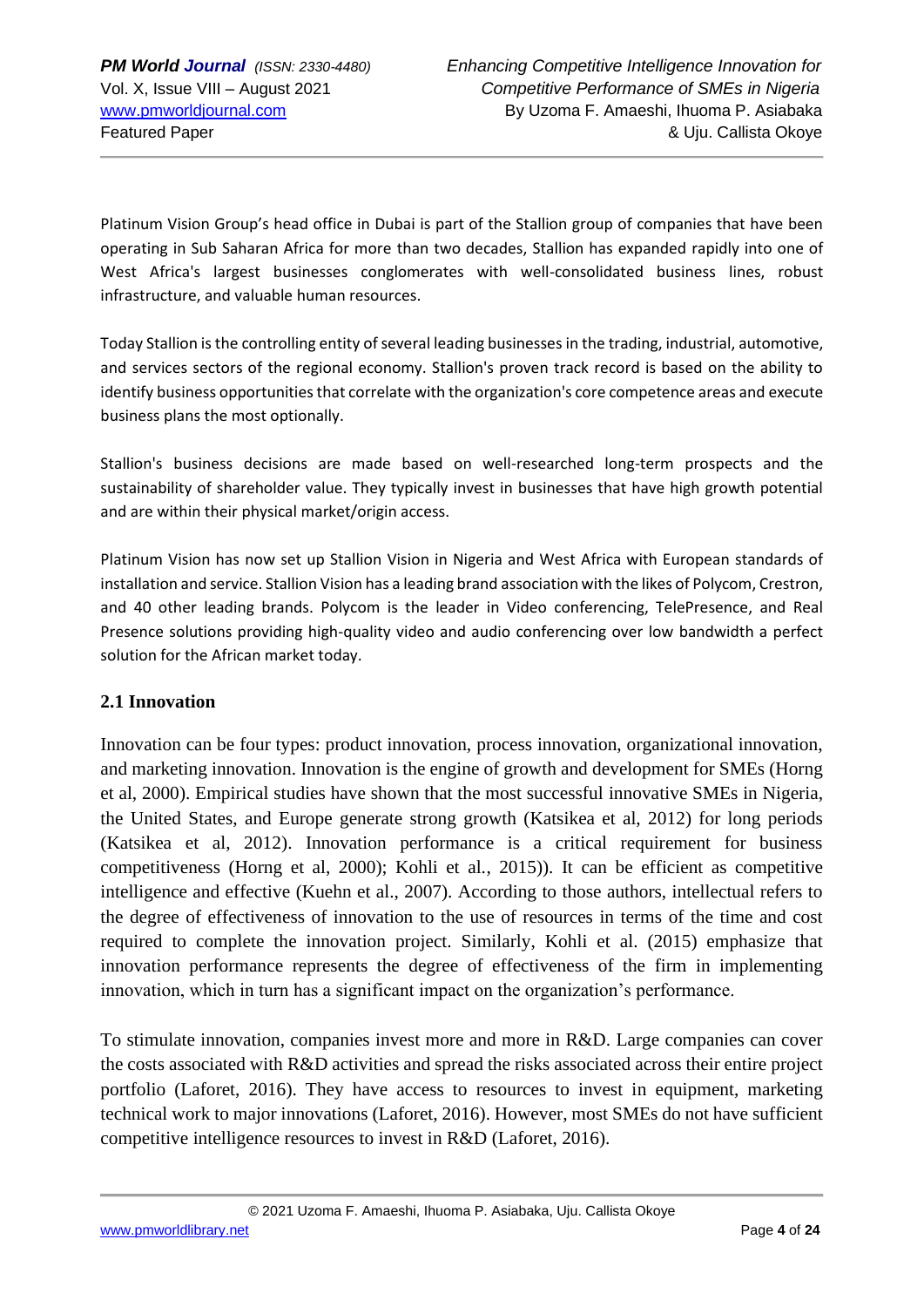Therefore, to promote and conduct innovation better, organizations need to be proactive in identifying and exploiting opportunities. To do this, these organizations should have anticipatory competitive intelligence approaches (Kohli et al 2015; Laforet, 2016). In addition, absorptive capacity competitive intelligence as being crucial competitive intelligence to convert the information collected into knowledge for the innovation process (López-Fernández et al, (2018); (Lichtenthaler, (2020)).

## **2.2 Competitive intelligence**

Competitive intelligence is an evolving concept (MacInnis et al, 2005). Their definitions present a challenge for both academics and practitioners (McClelland, 2012); Mitton, 2012); Mosconiet al, (2018)). Competitive intelligence is an amalgam of disciplines competitive intelligence covering economics, marketing, military theory, information sense competitive intelligence, and strategic management (Moss, 2014). In addition, competitive intelligence is different from industrial espionage, which is both an illegal and unethical activity (Najafi-Tavani et al, 2016). Competitive intelligence is both a process and a product (Olson et al, 2016).

The society of Professionals defined competitive intelligence as the systematic and ethical collection, analysis, management of external information that can affect the company's planning, competitive intelligence decision-making business operations. Competitive intelligence can also as a product, which refers to intelligence information about competitors' activities from public, private sources, and its scope is the present and future behavior of competitors, suppliers, customers, technologies, acquisitions, markets, products, services, and the general business environment (Najafi-Tavani et al 2016). Competitive intelligence has been the fourth factor for the survival of enterprises after capital, technology talent (Moss, 2014).

The main objective of competitive intelligence is to provide an alert system for external turbulent events that may have an impact on the company's strategy and performance (Najafi-Tavani et al, 2016). The three main sources of such environmental turbulence include market, technologies, and competitors' intensity (Nenzhelele et al, 2013; Najafi-Tavani et al, 2016)). Many studies have highlighted that SMEs prefer to monitor sources in their immediate environment (Olson et al, 2016; Nenzhelele, 2013)). This environment consists of customers, competitors, and suppliers ((Nenzhelele et al, 2013), and technologies (Nenzhelele et al, 2013; Najafi-Tavani et al, 2016; Pavitt et al, 2015; (Moss, 2014)). Competitive intelligence is essential for business because it not only provides a solid foundation for the innovation process (Najafi-Tavani et al, 2016; Pickton et al., 2012)) but because its absence can also be a barrier (Pavitt et al, 2015) or even a factor in the failure of innovation (Wycoff, (2013); Woll et al, 2014)).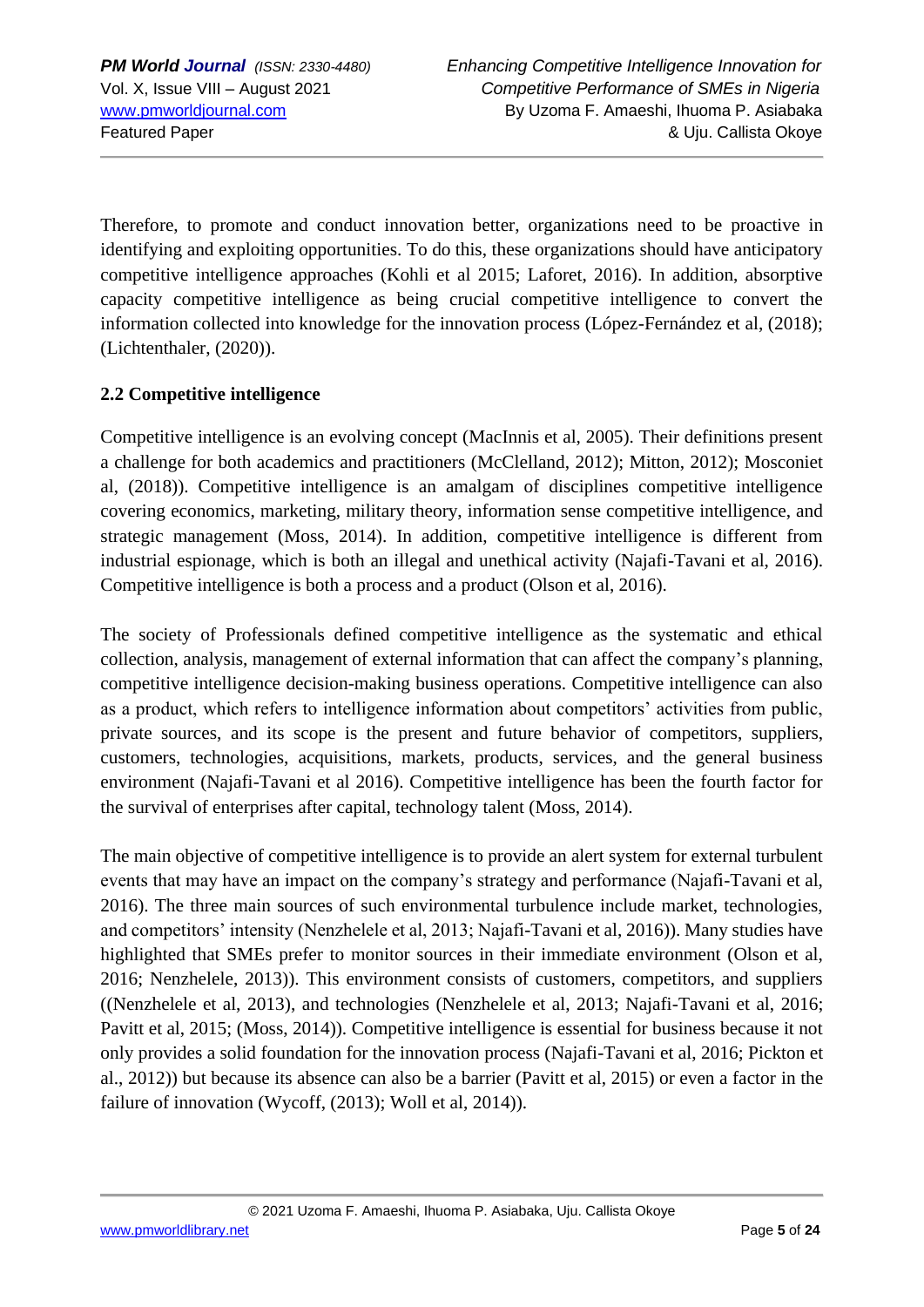#### **2.2.1 Customers' intelligence information and innovation performance**

Customer engagement enables enterprises to effectively enhance the success rate of radical innovation and incremental innovation (Xu et al, 2020). To innovate, enterprises must identify potential customer need, and collect and analyze their demands, which can help generate new ideas for products and services (Moss, 2014). According to (Moss (2014); Kohli et al, (2015)) intelligence information from customers is essential for companies. Indeed, intelligence information increases the level of innovation performance (Kohli et al*.*, 2015) and helps the development activity of new products (Kohli et al., 2015; Moss, 2014)). More competitive intelligence, customers' intelligence information improves both radical innovation performance (Dingus et al*.*, 2017; Filippini et al*.*, 2016)) and incremental innovation (Laforet, 2016; Filippini et al*.,* 2015)) in particular, in the early stages of the innovation life cycle (Laforet, 2016). A study by Bailetti et al, (2008) found a positive correlation between customer intelligence information and innovation in SMEs.

#### **2.2.2 Competitor intelligence information and innovation performance**

Competitor analysis is the soul of competitive intelligence. Competition helps enterprises analyze competitor strengths and weaknesses, predict their strategies, and evaluate their new products, especially competitive intelligence their prices, costs, profits, and development (Moss, 2014). Prior research advises companies to monitor competitors to develop the ability to accelerate product innovation activities (Wong, 2014; Laforet, 2016)) and innovate in those areas where competitors are weak (Kohli et al*.*, 2015). Competitive intelligence on competitors has an impact on different types of innovation in companies. It contributes to radical service innovation (Chopra et al, 2020). In the same vein, Filippini et al. (2016) noted that intelligence information from competitors stimulates the exploitation of skills and leads to radical innovation.

#### **2.2.3 Suppliers' intelligence information and innovation performance**

Suppliers are information sources for helping firms' innovation performance (Garwe et al, 2010). The participation of suppliers in the innovation process contributes to a potential source of sustainable competitive advantage (Chopra et al, 2020). Suppliers often establish strategic partnerships with customers and competitors to implement technologies, processes, or new products. To gather information from suppliers, the company can therefore conduct primary research (Chopra et al*.*, 2020).

According to Garwe et al, (2010), intelligence information from suppliers allows the product development team to understand the market dynamism and act faster, which can contribute to new-product performance. Chen et al, (2014) argue that intelligence information from suppliers helps companies to improve innovation performance. Battain et al, (2013) highlight the fact that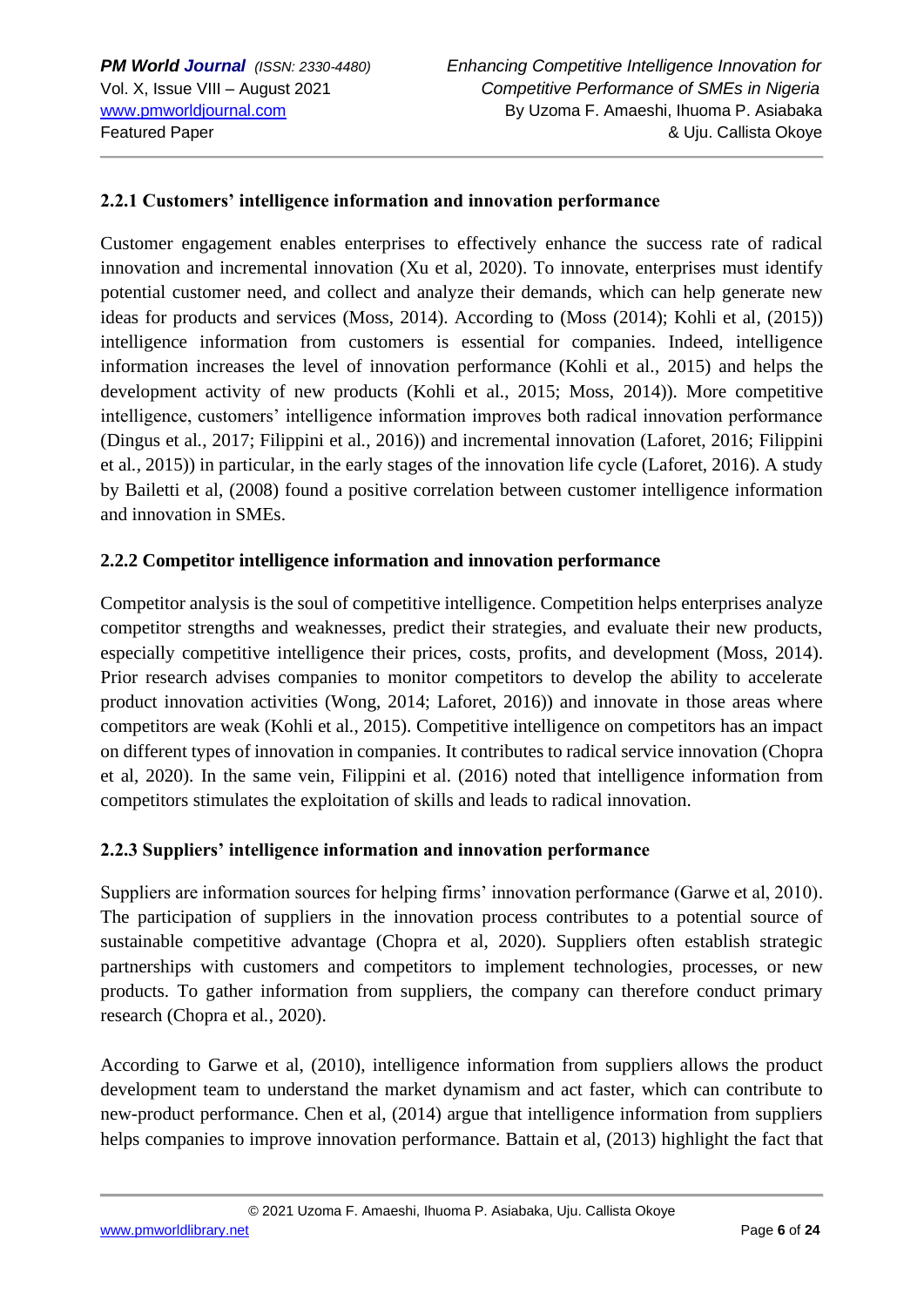suppliers contribute to innovation in different forms, such as the provision of new product/ process technologies, or the development of joint projects. Supplier intelligence information is also one source of innovation and has a positive effect on innovation performance (Chopra et al, 2020).

#### **2.2.4 Technologies intelligence information and innovation performance**

Several research results highlight the importance of technologies as a rich information source, which contributes to the emergence of innovative ideas. Information from technologies allows organizations to be more competitive (Choi et al, 2008; Derijcke et al, 2010; Dery et al., 2012)). The literature highlights multiple tools and technology platforms that can help companies gather information about their external environment. The internet, especially competitive intelligence social competitive intelligence media, are the sources of information most often mentioned in the literature (Derijcke et al, 2010). Chow et al, (2011) argue that the internet helps companies gather quality market information and make more informed decisions competitive intelligence.

In the same vein, Ahire et al, (2006) emphasize that the internet improves the integration of innovation activities through the exchange of ideas with external actors, especially competitive intelligence with customers. Socially competitive intelligence media, on the other hand, is at the same time a kind of source and a tool for gathering information about competitors' offers and customers' needs (Anderson et al*.*, 2011). Laforet (2016) notes that the companies, especially competitive intelligence SMEs, that are more interested in technologies can achieve a high degree of novelty in their products, which helps innovation performance.

## **2.3 SME owner-manager and competitive intelligence**

López-Fernández et al*.* (2018) found that, among several organizational factors, strategy is the factor that best explains competitive intelligence. In the context of SMEs, the strategy is to the profile of its owner-manager (Laforet, 2016). The owner-manager has a relevant impact on the strategy and behavior of their company over time (López-Fernández et al, 2018).

The literature has pointed out that the SME's owner-manager is concerned with the collection, analysis, and dissemination of information López-Fernández et al*.* (2018). To perform in innovation, the owner-manager, among other responsibilities, develops new technologies and implements new processes, competitive intelligence that allows for the generation of new knowledge on the market (Lichtenthaler, 2020). These processes may include for example, how companies coordinate and disseminate information flows from their customers, competitors, suppliers to their research and development teams and production units (Lichtenthaler, 2020).

According to the strategy typology of Kuehn et al, (2007), the prospector owner-manager, characterized by innovation, pro-activity, risk-taking, significantly improves competitive intelligence (Kohli et al, 2015). Katsikea et al, (2012) argue that proactive managers who analyze the external environment can detect disturbances and react before the emergence of threats.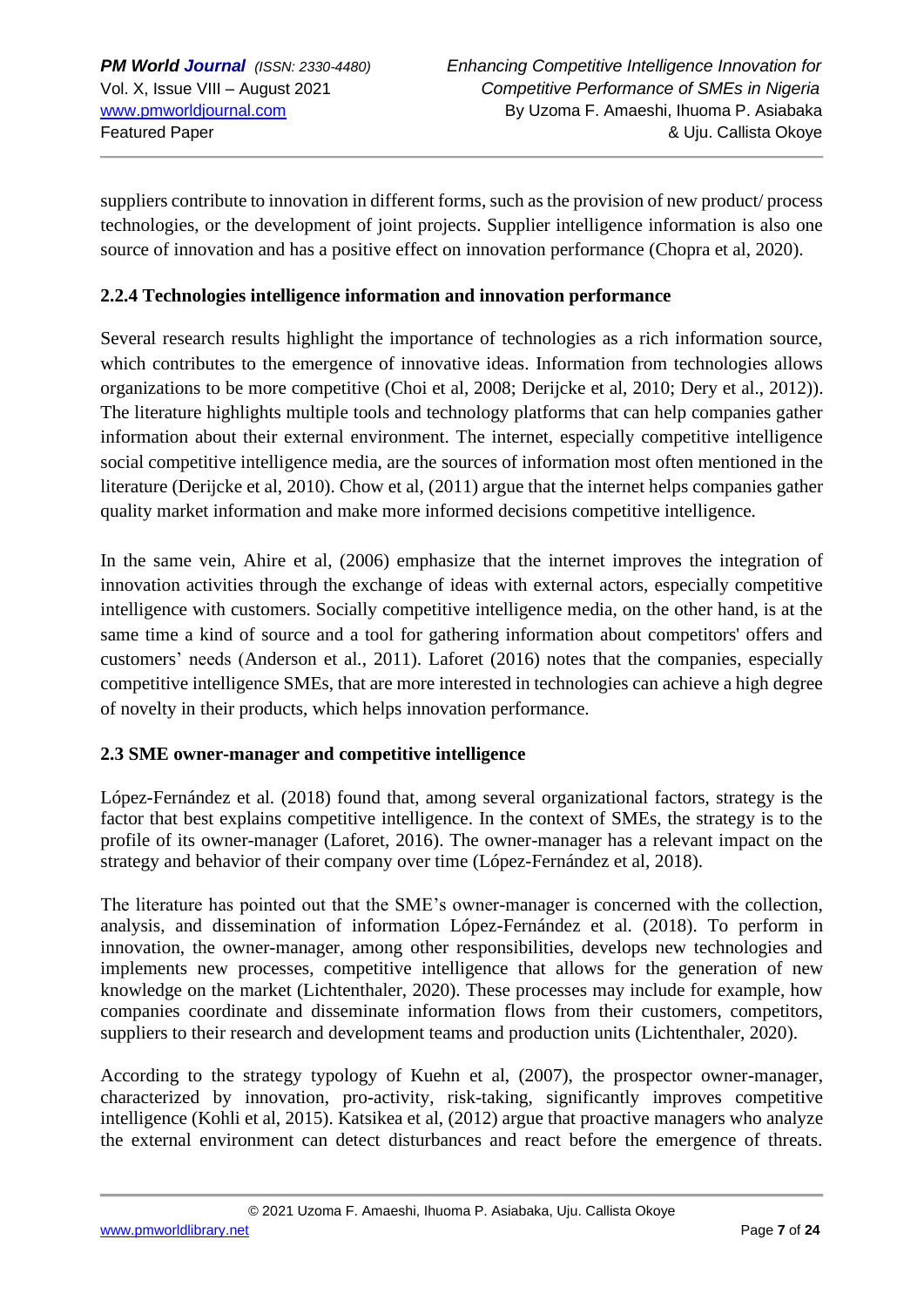Similarly, the prospector owner-manager analyzes the external environment, selects promising opportunities, and formulates strategies (Katsikea et al, (2012). Kohli et al, (2015) note that the prospector owner-manager contributes to developing new activities (innovation) and to anticipating competitive new needs and market demands (strategic planning). In addition, the effectiveness of competitive intelligence is related to the prospector owner-manager in acquiring and interpreting external information, competitive intelligence in SMEs Lichtenthaler, (2020).

## **2.4 Absorption capacity competitive intelligence, competitive intelligence and innovation performance**

Lichtenthaler, (2020) defines absorptive capacity competitive intelligence as a firm's ability "to recognize the value of new, external knowledge, assimilate it and apply it for commercial ends." The literature shows that there is a link between absorptive competitive intelligence innovations. Indeed, absorptive capacity competitive intelligence contributes to improving innovative capacity competitive intelligence (Katsikea et al, 2012) and innovation performance within the firm (Kohli et al, 2015; McClelland et al. 2012; Lichtenthaler, 2020)). Previous studies have highlighted that absorptive capacity competitive intelligence has as a possible moderator of various determinants of innovation performance (Mitton et al., 2012).

Absorptive capacity competitive intelligence helps managers understand the effect of competitive intelligence on the organization's performance (Najafi-Tavani et al., 2016). Olson et al, (2016) report that firms' absorptive capacity competitive intelligence positively moderates the relationship between competitive intelligence and its innovation performance. Nenzhelele et al, (2013) argue that to exploit the benefits of information gathered from suppliers, the ability to assimilate and transform this information is required. In the same vein, the results of the study by Najafi-Tavani et al, (2016), which was conducted on 1000 companies representing a variety of sizes and business sectors, shows that organizational absorptive capacity competitive intelligence is positively related to competitive intelligence practices and innovation performance.

In the context of SMEs, Zobel (2017) points out that a high assimilation capacity competitive intelligence allows a good understanding and dissemination of information coming from customers, competitors, suppliers as well as technologies. According to Woll et al, (2014), competitive intelligence is useless to have a variety of information sources without being able to exploit emerging information.

## **3. METHODOLOGY**

The purpose of this exploratory study is to investigate the contribution of absorptive capacity competitive intelligence and competitive intelligence to innovation performance. A qualitative research approach is appropriate for an exploratory study. A case study was conducted which involved close observation of the phenomenon of interest in a real-life context Yin, (2017). In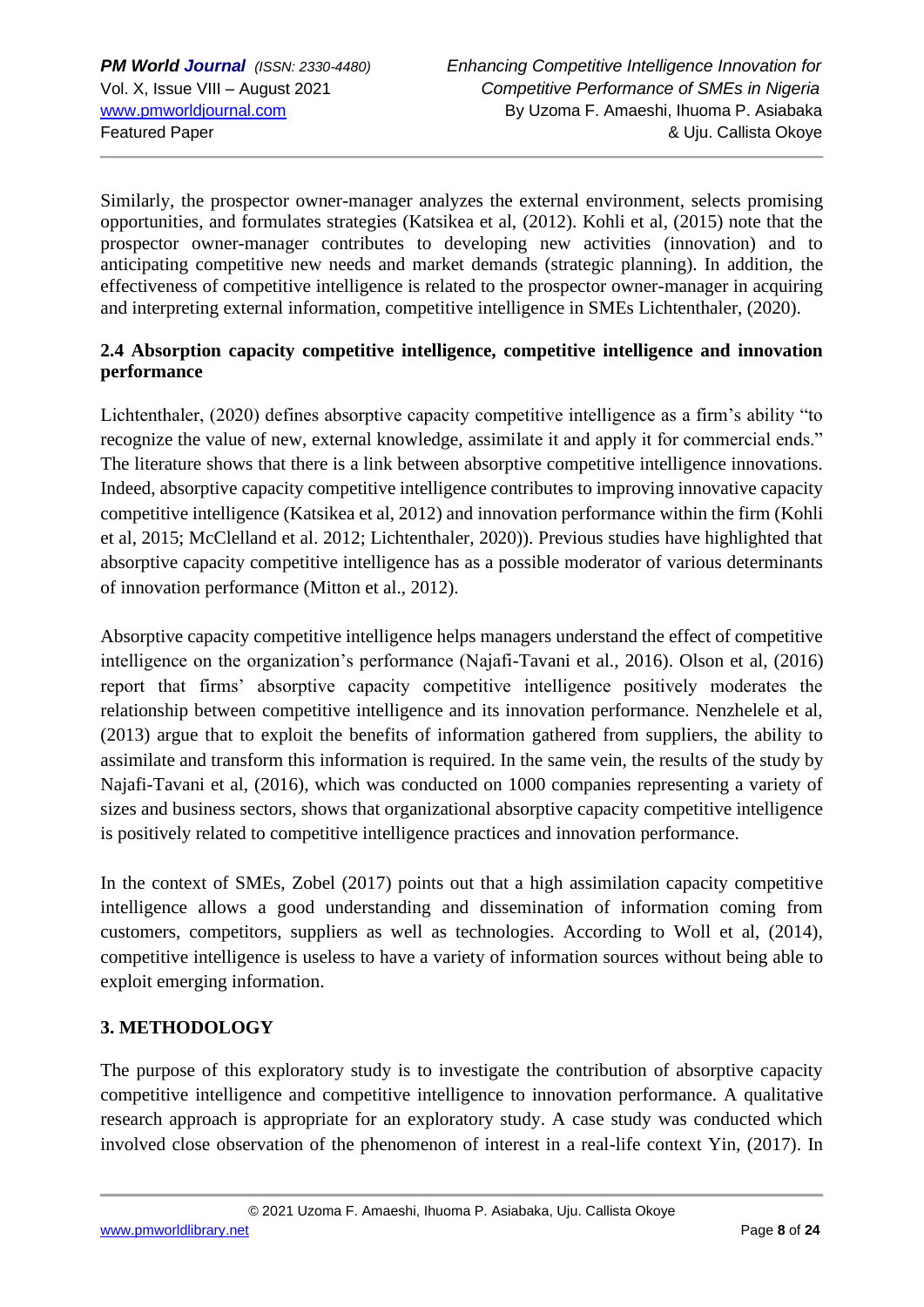addition, a case study approach is recommended for investigating the topic of the contribution of competitive intelligence to the innovation performance of SMEs, since it has been relatively unexplored. The case study and data collection were conducted within an SME located in Nigeria, referred to here as "Stallion Vision".

#### **3.1 Data Collection**

Multiple data-collection methods, including semi-directed interviews, document analysis, and non-participant competitive intelligence observation were used for triangulation (Yin, 2017). Semi-structured interviews were conducted with a sample of seven members of Stallion Vision, including the Chief Executive Officer (CEO), and six managers and middle managers representing management, marketing departments, the development of new services, and systems engineering. The managers were selected using the non-probabilistic method of convenience.

Data collected before each interview a list of topics was sent to the interviewees. Nine interviews in total including three interviews with the CEO were conducted in the field. The interviews were audio-recorded with the authorization of the interviewee and were transcribed verbatim.

These interviews lasted between 60 and 90 minutes. In addition, we were non-participating competitive observers in Stallion Vision. Data was collected by note-taking in several activities, which mainly involved weekly meetings and strategic planning workshops.

Secondary data were collected from official documents and Stallion Vision's website. For data analysis, we used a thematic analysis to refine the grouping of thematic categories and subcategories (Ebrahimpour, 2003). Table 1 describes the characteristics of the firm studied and the interviewees. Concerning the sampling unit, a medium-sized company was taken into consideration. This company offers professional, scientific competitive intelligence and technical services, develops design services for companies operating in the manufacturing sector.

#### **4. RESULTS**

#### **4.1 Innovation in Stallion Vision**

Stallion Vision has an innovation process called "development offering". This process aims to develop new technological solutions, new approaches working methods to create added value for customers. To generate new ideas, the CEO reported: *"Ideas are generated through different techniques. These techniques can be creative workshops that are organized around a service development project or specific competitive intelligence meetings to discuss the emergence of new technology or a work approach. The creativity workshops within Stallion Vision have led to several innovative projects. For example, operations support projects, cost reduction* 

© 2021 Uzoma F. Amaeshi, Ihuoma P. Asiabaka, Uju. Callista Okoye [www.pmworldlibrary.net](http://www.pmworldlibrary.net/) Page **9** of **24**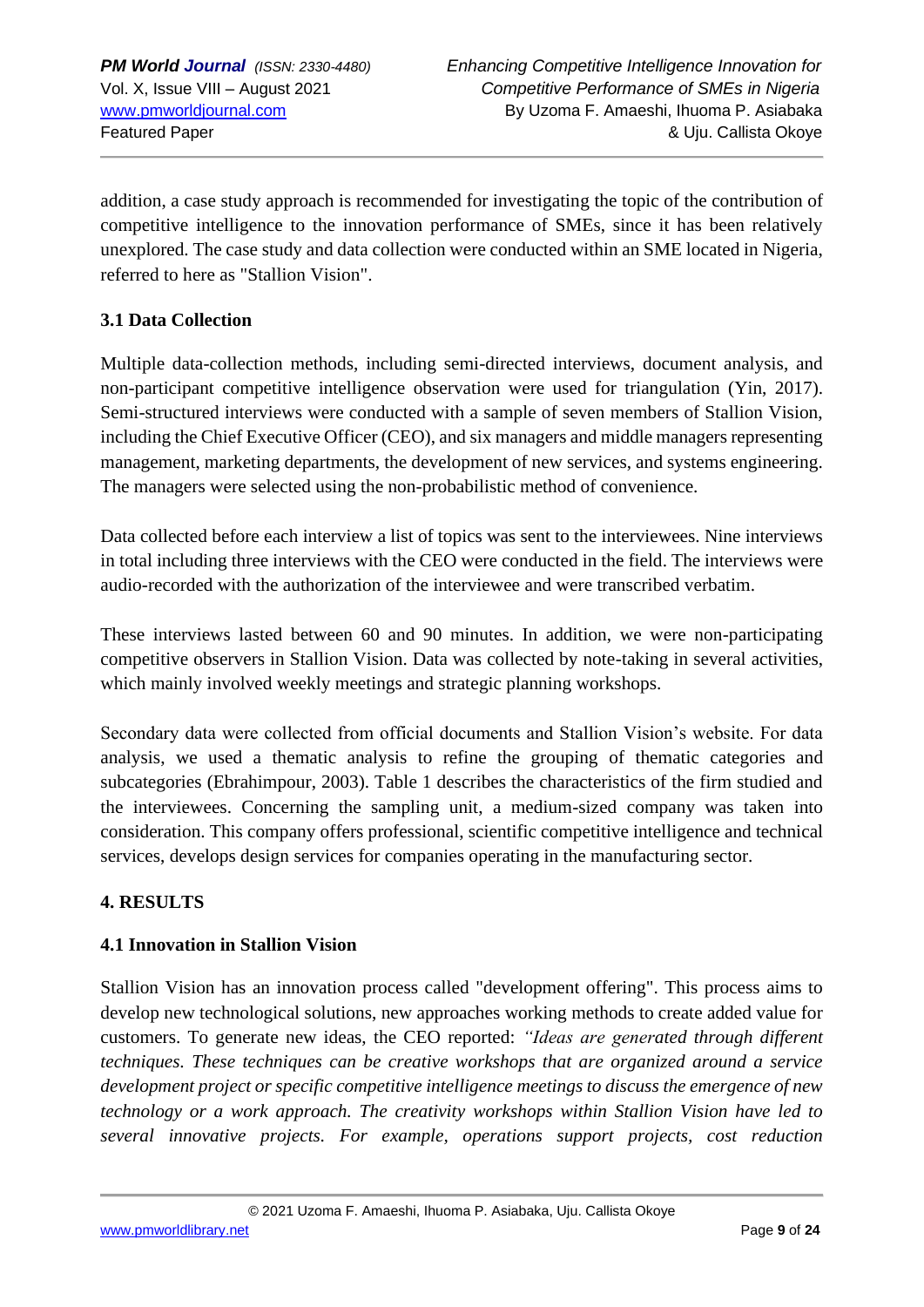*applications, and other projects associated competitive intelligence with operational excellence and industrialization activities."*

| Company | Code                             | Sub-Sector <sup>a</sup> | Company<br>Size <sup>b</sup> | <i><b>Interviewee</b></i><br><b>Positions</b> |                | Code Number of<br><b>Interviewees</b> |
|---------|----------------------------------|-------------------------|------------------------------|-----------------------------------------------|----------------|---------------------------------------|
| Company | <b>Stallion</b><br><b>Vision</b> | Medium<br>design        | Owner-<br><i>Manager</i>     |                                               | <b>CEO</b>     | 3                                     |
|         |                                  | services                |                              | Manager                                       |                |                                       |
|         |                                  |                         |                              | Manager                                       | $\overline{2}$ |                                       |
|         |                                  |                         | Manager                      | 3                                             |                |                                       |
| Manager | 4                                |                         |                              |                                               |                |                                       |
| Manager | 5                                |                         |                              |                                               |                |                                       |
| Manager | 6                                |                         |                              |                                               |                |                                       |

| Table 1 Characteristics of the company sample and interviewees. |  |  |  |
|-----------------------------------------------------------------|--|--|--|
|                                                                 |  |  |  |

*<sup>a</sup> According to Nigerian Industry Classification System.* 

*<sup>b</sup> According to Industry Nigeria (2019), a micro-company has less than 5 employees; a small company between 6-99 employees; a medium company - 100-499 employees; and a large company - over 500 employees.*

## **4.2 Competitive intelligence in Stallion Vision**

Competitive intelligence activity has been identified in Stallion Vision as "strategic monitoring". Competitive intelligence allows the company to develop vision, strategies for new projects. As Manager 1 explains: "We have already done strategic monitoring and reviewed the market trends before doing our strategic planning" The most prominent competitive intelligence activity in Stallion Vision occurred when the concept of Industry 4.0 emerged. In this context, the CEO of the company mentioned: "In doing the strategic monitoring, Industry 4.0 emerged. We retrieved this information to clarify our position in the market and develop a new project." In the same vein, Manager 2 reported that: "Industry 4.0 is the result of reflection, monitoring, and competitive intelligence customer needs analysis."

The CEO plays an important role in the business of competitive intelligence within Stallion Vision. Indeed, his presence at conferences, fairs and exhibitions, and local and international allows him to collect information on market dynamics trends through exchanges with experts and CEOs of other companies. Manager 2 and Manager 4 emphasized: "Our CEO often generates quality information and creative ideas." (Manager 2). "Our CEO is a visionary person, using his great ability to analyze the market; he manages to unlock crises." (Manager 4)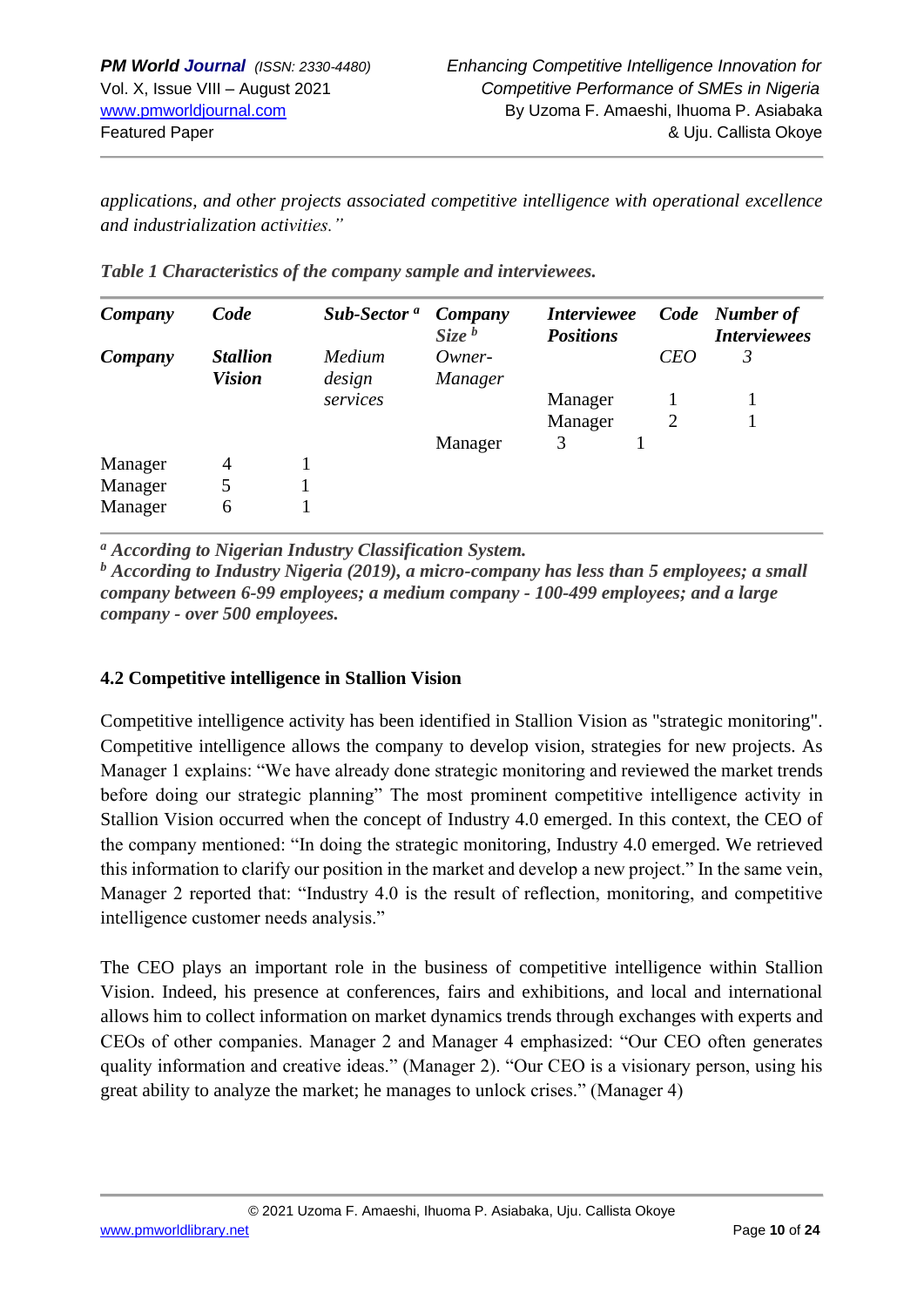The primary data in our case study shows that Stallion Vision uses competitive intelligence to collect information from multiple external sources. Manager 1 claimed: "The activities organized by various professional socio-economic associations' competitive intelligence allow the leaders of Stallion Vision to interact with the presidents, directors, managers of other organizations including competitors. These events promote the exchange and collection of strategic information." According to all managers interviewed, the most important source of useful information is the customers. Manager 2 pointed out: "Some members of Stallion Vision are directly connected to their customers' factories, which allows them to collect information about the needs of these customers.

In addition, Stallion Vision directors organize regular meetings with clients to evaluate projects therefore to have feedback on their product and service development work." Collaboration with external partners, especially competitive intelligence with suppliers, plays an important role in acquiring information. Manager 1 and the CEO mentioned: "Our Company has established partnerships with suppliers, which led to the deployment of the technological solutions." (Manager1). "We are in constant contact with some suppliers to develop products and meet the needs of customers." (CEO)

For monitoring the external environment's dynamics, Stallion Vision uses many technologies and platforms. Several managers talked about the importance of technology platforms in a competitive business. For example, Manager 3 and Manager 5 argued: "For gathering new information, our employees use the internet, especially competitive intelligence digital media." (Manager 3) "To gather information, Stallion Vision uses the Internet, in particular professional networks, social competitive intelligence media, blogs, forums Google Alerts." (Manager 5)

## **4.3 Absorption capacity competitive intelligence within Stallion Vision**

The CEO of Stallion Vision understands absorptive capacity competitive intelligence as: "Our ability to organize the work, to be able to deploy and execute the actions we must do to achieve our goal. It's the organizational capacity competitive intelligence to execute the blueprint." Specifically competitive intelligence, in the context of Industry 4.0, Manager 1 noted: "Industry 4.0 is the novelty for our company. At first, the absorptive capacity is the intelligence to self-learn, to define what this element is to conceptualize and define the situation.

In a second step, formalize it and transfer it." An organization's absorptive capacity competitive intelligence is based on its ability to gather, transform and exploit external knowledge. In Stallion Vision, the CEO pointed out: "A good understanding of the market needs for innovation our ability to assess the effect of technology solutions for customers and help our teams better identify value and then gain external knowledge". For other managers, the valuation of external knowledge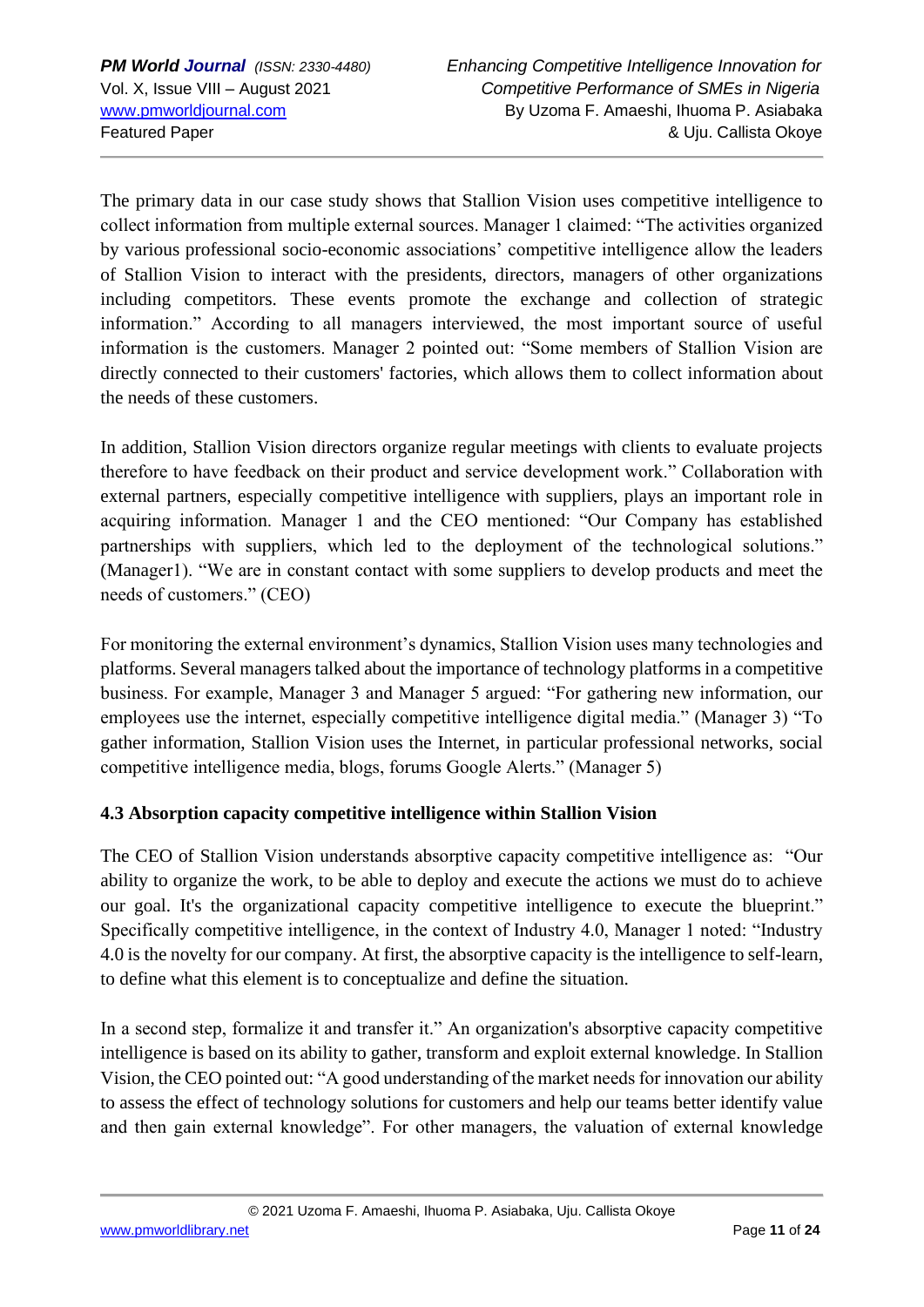depends on its impact on the strategy and its effects on the company's outcome, whether related to an opportunity, a threat of new technology.

Regarding the transformation and exploitation of external knowledge, Stallion Vision relies on the varied skills of its employees. Indeed, most employees are highly qualified (about 90% of employees have engineering, Master's degrees, or Ph.D. training) combining knowledge and experience in several fields. Their skills allow for the transforming and exploiting of external knowledge in the form of concrete and competitive projects. Manager 2 emphasized: "Experienced employees have been instrumental in using their previous knowledge, turning it into new knowledge, then creating new and innovative projects."

However, Stallion Vision has to improve its absorptive capacity competitive intelligence taking up some challenges. Indeed, most of the employees have technical skills but they miss management skills. The CEO and Managing Director said: "They want to develop more professional and technical experience but not in management." This challenge is more important in multidisciplinary activities. As Manager 1 pointed out "Most projects are multidisciplinary and informal, presenting management challenges for the firm". This challenge is both intradepartmental and interdepartmental which requires managers with technical and managerial skills.

## **5. DISCUSSION & IMPLICATION:**

## *PROPOSITIONS*

The objective of this paper is to investigate how competitive intelligence can enhance innovation performance relying on absorptive capacity competitive intelligence to reinforce the potential results in the SME context. This section presents propositions and discusses some implications from these findings. These propositions are based on analyzed empirical data and the theoretical literature. To present our main findings and data results in Stallion Vision, we adopted perspective (Speece et al, 2018). This allows us to discuss the implications of our results for competitive intelligence and absorptive capacity regarding its contribution to the innovation performance of Stallion Vision.

First, our findings suggest that despite a lack of resources, SMEs can practice competitive intelligence, at least partially (Horng et al, 2010). However, this activity can remain incomplete, unsystematic informal, which makes it inefficient competitive intelligence (Saldaña 2016; Slater et al, (2014)) if the SMEs have no absorptive capacity competitive intelligence or engagement by top management. At Stallion Vision, the CEO conducts brainstorming, imagination, and ideation exercise competitive intelligence with several top- and middle-managers to bring out innovative ideas.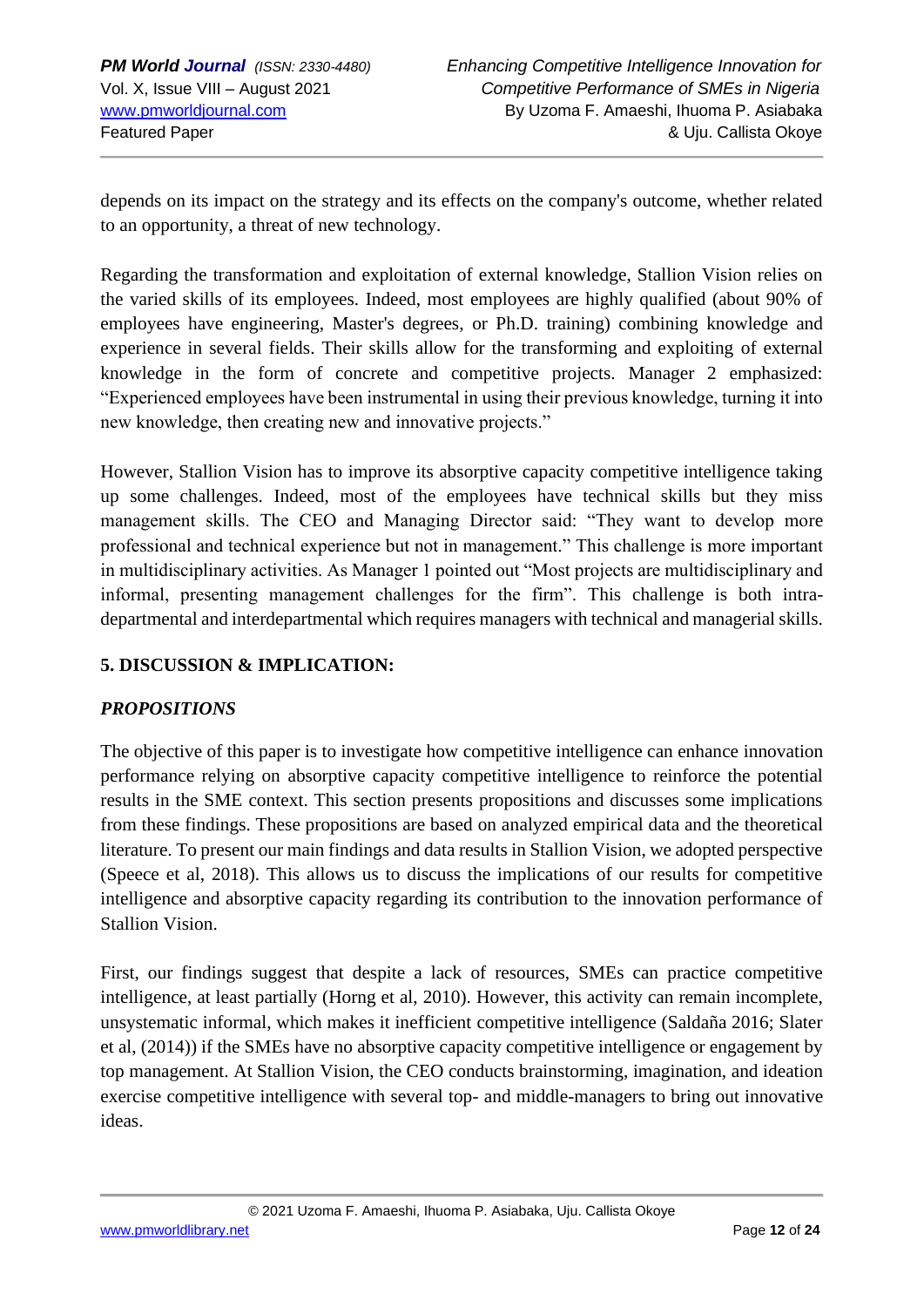According to Slater et al, (2014), the expertise and imagination of CEOs are components of creative problem-solving. The strategic planning activities, held periodically by the CEO, aim to anticipate competitive intelligence changes in Stallion Vision's external environment. In this sense, the literature reveals that a CEO with a proactive personality can understand market trends and therefore anticipate competitive intelligence planned changes (Speece et al, 2018). Based on this understanding, the prospector-CEO enhancing competitive intelligence activities in SMEs were observed and lead us to proposition 1 (P1).

**P1:** The prospector owner-manager seems to contribute to competitive intelligence.

According to several managers in Stallion Vision, employees are directly connected to customers, allowing them to understand the needs and preferences of these customers (Kohli et al, 2015). Customer needs and preferences are the main ingredients for new ideas, products, or services (Kuehn et al, 2007). The transformation and exploitation of customer insights into innovation rely heavily on the skills of the individuals at Stallion Vision. Coordination and communication with customers contribute to creating new knowledge and to increasing absorptive capacity competitive intelligence, which in turn leads to innovation (Thieme et al, 2019). In Stallion Vision, intelligence information, which means data and information gathered from customers analyzed in context by managers, contributes to innovation performance. The contextual knowledge and experience are related to absorptive capacity competitive intelligence. These observations are related to the two following propositions:

**P2**: Intelligence information from customers enhances the innovation performance of SMEs.

**P1b**: Absorptive capacity competitive intelligence enables improving information from customers and contributes to the innovation performance of SMEs.

Our findings revealed that Stallion Vision is more oriented towards improving their understanding of customer needs and preferences than to conducting monitoring. This orientation is in line with (Uhlenbruck et al, 2016) who stated, "Small organizations with high revenues are more satisfied with current intelligence than small organizations with low revenues". However, the study suggests that excessive customer orientation can hamper the monitoring of changes in the external environment (Varvakis et al., 2016), as was the case of Stallion Vision during a period before a competitive intelligence strategy was implemented.

Stallion Vision would have taken full advantage of its innovation activities if its employees were collecting strategic information about competitors. Our findings show that the low intensity of information from competitors created a barrier to the innovation and growth of the company. In addition, Stallion Vision identified several lost opportunities for innovation after implementing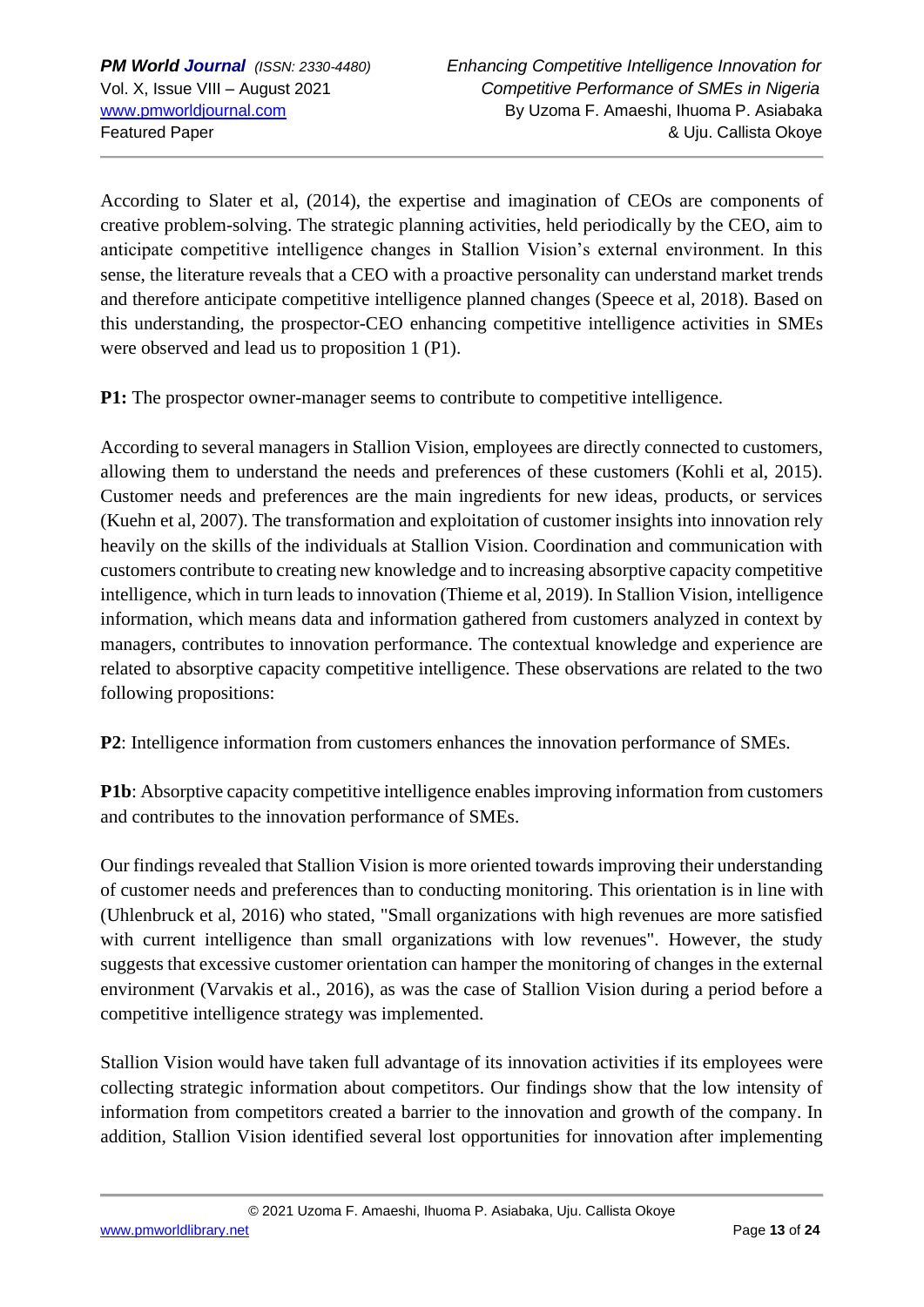competitive intelligence practices. According to Thieme et al*,* (2019), information from competitors is relevant to help identify their objectives, strategies, activities, offers, resources, capabilities of competitive advantage. However, managers at Stallion Vision mentioned difficulties in collecting strategic information about their competitors. Based on our findings, information from competitors can enhance innovation performance, especially competitive intelligence if supported by information analyses and absorptive capacity, this understanding translates to the following propositions:

**P3**: Intelligence information from competitors enhances the innovation performance of SMEs*.*

**P2b**: Absorptive capacity competitive intelligence improves the use of competitor information and contributes to the innovation performance of SMEs. Companies in most countries prefer to collaborate with customers and suppliers rather than with competitors and private R&D centers to protect their development model. Indeed, the study's results show that managers at Stallion Vision are more open to collaborate with suppliers, which allows them to collect information on customers and competitors. Collaboration with suppliers allows these managers to identify opportunities for developing new Industry 4.0 technological solutions and become a leader in this domain. Thieme et al, (2019) report that the participation of suppliers in activities has an impact on innovation performance. In addition, frequent exchanges between employees of Stallion Vision and their external environment including vendors strengthen their absorptive capacity competitive intelligence, which in turn facilitates the transformation of information.

Their relationships with suppliers serve to stimulate the exploitation of individual absorptive capacity, thus enhance organizational absorptive capacity competitive intelligence, which contributes to the success of innovation (Souitaris et al, 2012). Our findings showed that Stallion Vision analyzes the information or the intelligence information from suppliers to help to improve innovation performance, and the contribution of the manager's absorption capacity was useful. These findings lead us to the following propositions:

**P4**: Intelligence information from suppliers enhances the innovation performance of SMEs.

**P3b**: Absorptive capacity competitive intelligence improves the use of suppliers' information and contributes to the innovation performance of SMEs.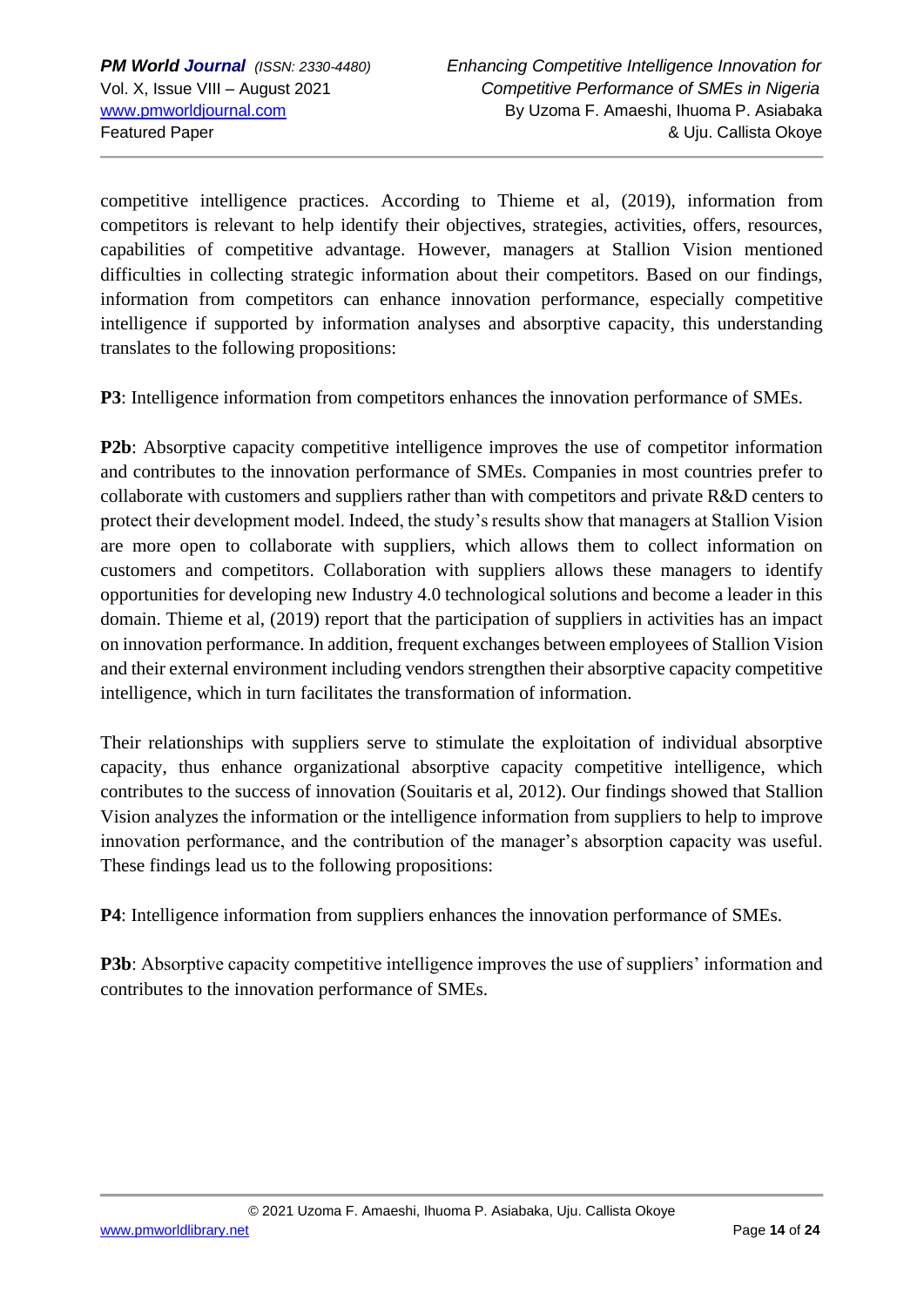

*Figure 1 framework showing the flow from competitive intelligence the innovation*

Our results suggest that Stallion Vision has focused on information technologies to identify future needs, which culminated in projects and innovation performance. Findings reveal that these projects contributed to an increase of 15% in business revenues. This practice is in line with the literature that suggests that data and information from technologies allow firms to create new technical solutions and develop new products (Snow et al, 2008). Varied information technologies, including social competitive intelligence media, blogs forums, and Google Alerts, allowed the managers of Stallion Vision to monitor changes related to new technological trends. Competitive intelligence including information from technologies helped Stallion Vision make the shift to Industry 4.0 and become a leader in their region.

Many studies have pointed out that technologies are considered an information source, which contributes to business competitiveness (Smallman et al, 2011; Souitaris, 2012). To better use these information sources, firms need individuals with prior knowledge in the field to take advantage of using absorptive capacity competitive intelligence (Nenzhelele et al, 2013). Our findings show that Stallion Vision had some 100 engineers with technical training and experience in technological fields. These skills were crucial to competitive intelligence to transform technical information into innovative projects. These results are related to the following propositions:

**P5:** Intelligence information from technologies enhances the innovation performance of SMEs*.*

**P4b**: Absorptive capacity competitive intelligence improves the use of technology information and contributes to the innovation performance of SMEs.

These propositions emerged from the data analysis and allowed us to propose a conceptual framework to illustrate how competitive intelligence contributes to innovation performance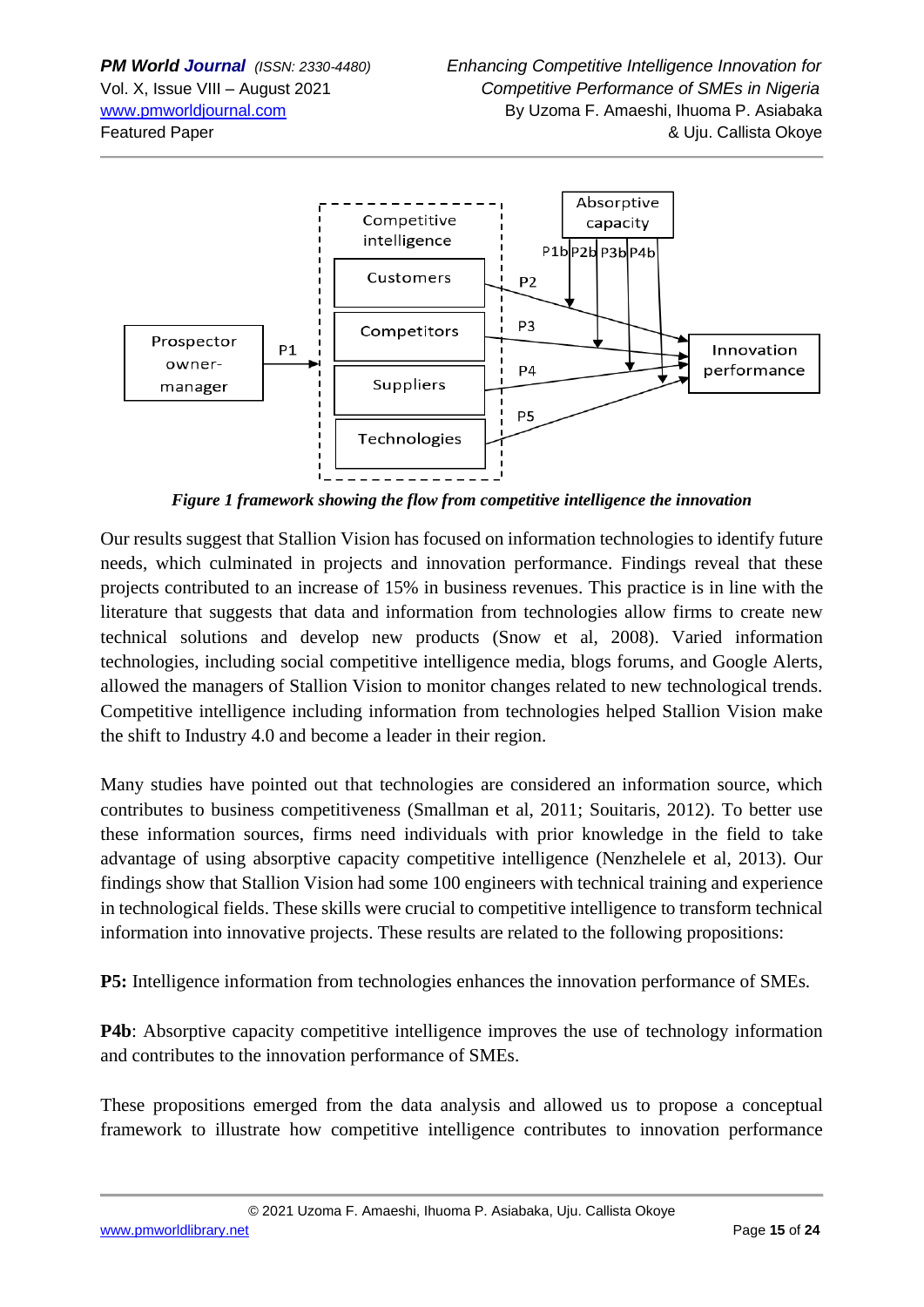(Figure 1). This theoretical framework is based on the understanding that competitive intelligence comprises information collected from customers, competitors, suppliers, and technologies. The capacity intelligence to analyze and integrate this information is represented by the absorptive capacity that reinforces the potential of the innovation performance. Moreover, competitive intelligence also benefits from the important contributions of the prospector owner-manager in the context of an SME.

## **6. CONCLUSIONS, LIMITATIONS, AND FUTURE RESEARCH**

This paper presents an exploratory case study that allowed a framework proposition showing how contributes to innovation performance and why absorptive capacity competitive intelligence is important for better results. This framework fills a theoretical gap and is supported by empirical data collected during the case study. Our findings suggest three main contributions.

First, competitive intelligence requires a prospector owner-manager characterized by a profile of innovation, pro-activity, and risk-taking. This type of owner-manager analyzes the external environment and detects disturbances, which contributes to better results from the competitive intelligence (Olson et al, 2016).

Second, the findings have highlighted that the contribution of competitive intelligence to the innovation performance of SMEs is mainly based on the collection, analyzing and exploitation of information from customers, competitors, suppliers, and technologies. More specifically competitive intelligence, our case study shows that understanding customer needs and preferences allows companies to create innovative ideas, as proposed by Pavitt et al. (2015). However, we also understood that focusing more on clients without considering competitors' strategies, activities, and objectives can lead to the loss of growth opportunities, and the failure of the SMEs (Saldaña et al, 2016).

Our findings also allowed us to understand that collaboration with suppliers is seen as an opportunity to gather information from customers, competitors, the market as well as to develop new creative ideas, which aligns with previous studies (Thieme et al, 2019). The SME studied invested given particular importance to technologies, both as tools and information sources. These decisions seem to be relevant to enable them to be able to monitor the dynamic business environment, which allowed them to capture opportunities and develop new products. This same aspect was also pointed out by Xuereb et al, (2007) even though the business environment has changed since this time technologies have been constantly evolving disrupting established practices in business. At this point, to face technological challenges and continue to innovate in SMEs, it is important in future research to investigate the ambidextrous organizational-learning habits to mitigate a lack of resources.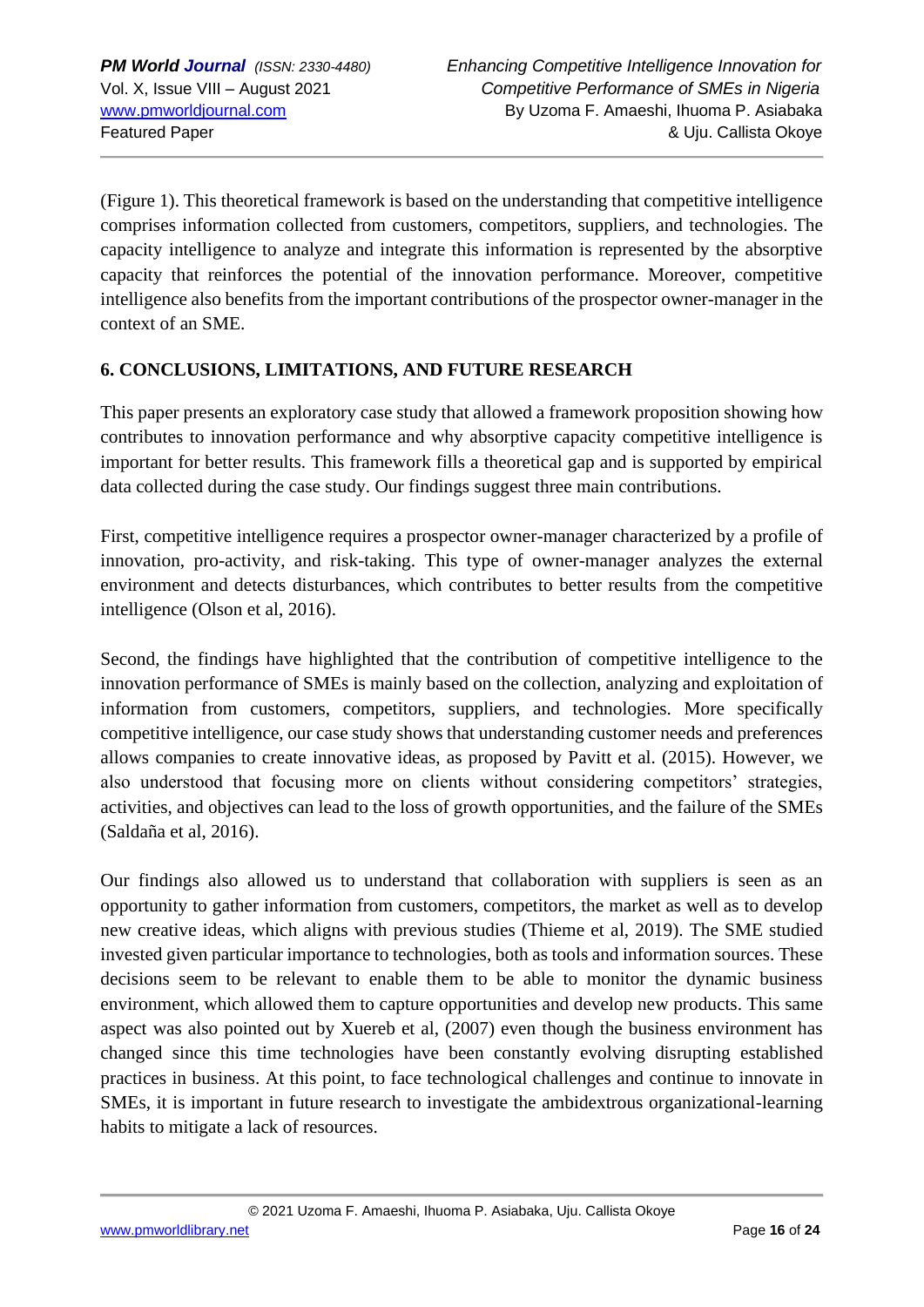Third, the findings show that the firm's absorptive capacity competitive intelligence is essential to understanding the contribution to innovation activities, as proposed by Najafi- Tavani et al (2016).

In addition, Woll et al, (2014) argue that absorptive capacity is essential for competitive intelligence because it plays an important role in transforming data into rich information and knowledge. Although this is only an exploratory study, our findings can guide managers to make the best choices for competitive intelligence practices, to develop competitive advantage, and be more agile than their competitors are. SME CEOs, managers need to consider their profiles, as well as their involvement in operations, for innovation performance within the firm.

This study proposes a framework, certain limitations, and several propositions that should be investigated in future research. As a limitation, the observation approach, whether systematic or electronic, may have an intrusion effect on the observer (Zobel, 2017). Second, the results obtained are not generalizable because of the chosen research approach, as well as due to the variability existing between SMEs (Pavitt et al, 2015; Speece et al., 2018)). Third, given that there is no single way to innovate (Pavitt et al, 2015), that competitive intelligence practices are heterogeneous, future research can test our propositions using a larger sample survey to gain quantitative evidence regarding our conclusions. This will improve the understanding related to innovation performance in SMEs, as they are an important component of the economy of all countries.

Additionally, in current contexts of digital transformation, Industry 4.0 where competitive intelligence is needed (Mosconi et al. 2018) including the assimilation capability (Mosconi et al. 2018), it would be relevant that future research could investigate the role of analytics capability on innovation performance. In link with the own manager, future research can also study the managers' ambidexterity, which is important for intelligence-based activities (Thieme et al, 2019).

## **REFERENCES**

Ahire, S.L., Landeros, R. and Golhar, D.Y. (2006). Redefining firm boundaries in the face of the Internet: Are firms really shrinking? *Academy of Management Review*, 28(1), 34–53.

Akinc, U. and Roodman, G.M. (2006). A measurement scale for product innovation performance. *European Journal of Innovation Management*, *9*(4), 333-346.

Amoako-Gyampah, K. and Meredith, J.R. (2005). Sources of information as determinants of novelty of innovation in manufacturing firms: evidence from the 1999 statistics Canada innovation survey. *Technovation*, *25*(3), 245-259.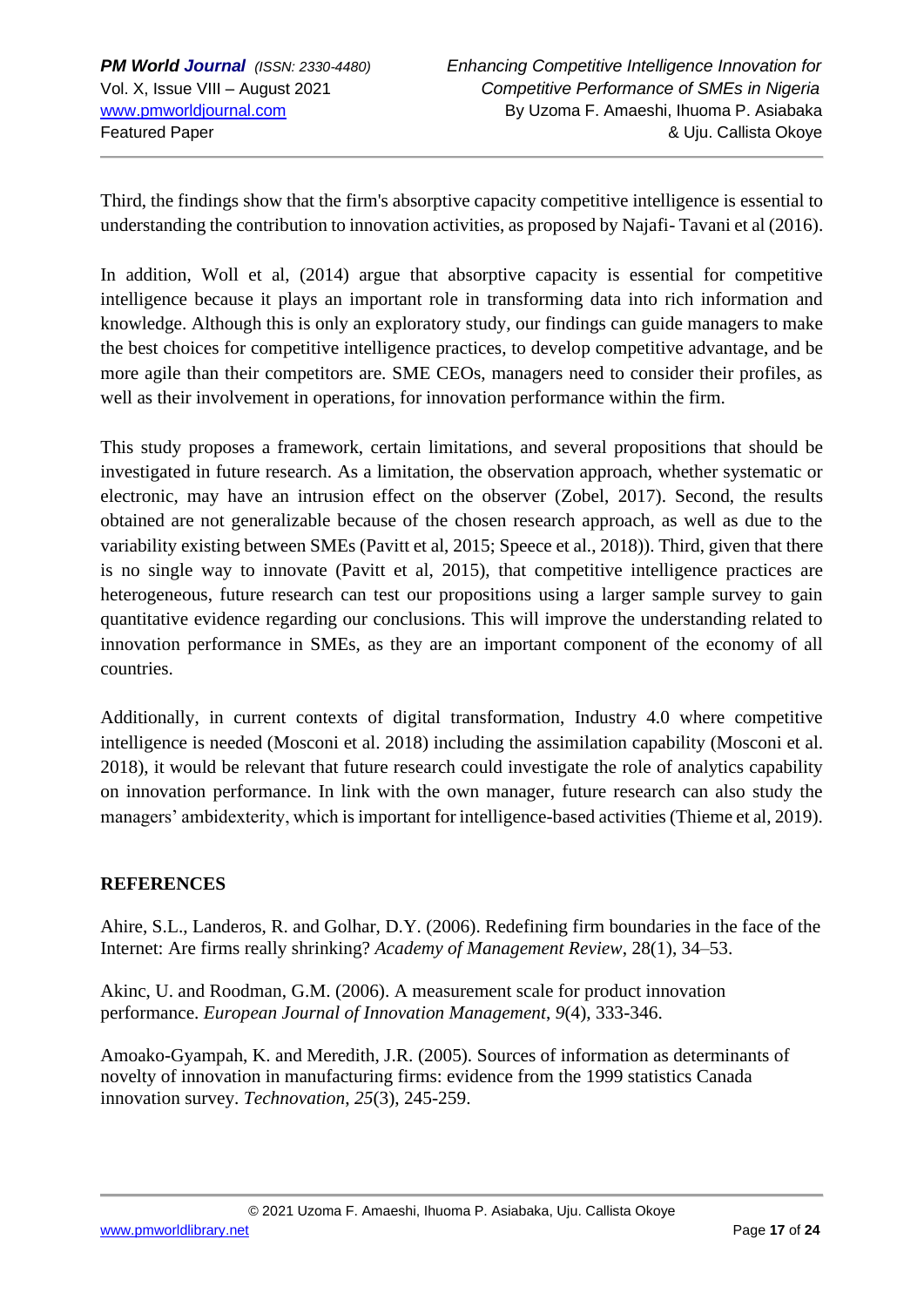Anderson, J.C., Cleveland, G. and Schroeder, R.G. (2011). Knowledge processes, knowledgeintensity and innovation: a moderated mediation analysis. *Journal of Knowledge Management*, *15*(6), 1016-1034.

Aviv, Y. (2003). *Innovation strategies and performance in small firms*. Edward Elgar Publishing.

Bailetti, T. & Tanev, S.(2008). Competitive intelligence information and innovation in small Canadian firms. *European Journal of Marketing*, *42*(7/8), 786-803.

Ballou, R.H. (2003). *Innovation and Knowledge Creation in an Open Economy:* Ballou, R.H. *Canadian Industry and International Implications*, Cambridge, U.K. Cambridge University Press.

Battain Franco & Nassimbeni Guido (2013). Evaluation of supplier contribution to product development: fuzzy and neuro-fuzzy based approaches. *International Journal of Production Research*. 41(13): 2933–2956.

Beheshti, H.M. (2020). Competitive intelligence and its impact on innovations in tourism industry of China: An empirical research. PloS one, 15(7)

Bendoly, E. and Schoenherr, T. (2014). A research on determining innovation factors for SMEs. *Procedia-Social and Behavioral Sciences*, *150*, 202-211.

Booker, J.M. and Bryson, M.C. (2014). The proactive personality disposition and entrepreneurial behavior among small company presidents. *Journal of Small Business Management*, *37*(1), 28.

Bretthauer, K.M. and Shetty, B. (2014). The influence of supply network structure on firm innovation. *Journal of Operations Management*, *32*(6), 357-373.

Cadogan, J. W. & Story, V. M., Boso, N. (2015). The form of relationship between firm-level product innovativeness and new product performance in developed and emerging markets. *Journal of Product Innovation Management*, *32*(1), 45-64.

Cappel, J. J., Vedder, R. G., Vanecek, M. T. & Guynes, C. S., (2019). CEO and CIO perspectives on competitive intelligence. *Communications of the ACM*, *42*(8), 108-116

Cagliano, R., Caniato, F. and Spina, G. (2003). Regional business intelligence: the view from Canada. *Journal of Information Science*, *26*(3), 153-160.

Chase, R.B, Jacobs, F.R. and Aquilano, N.J. and Prentis, E.L. (2020). Business intelligence and analytics value creation in Industry 4.0: a multiple case study in manufacturing medium enterprises. Production Planning & Control, 31(2-3), 173-185.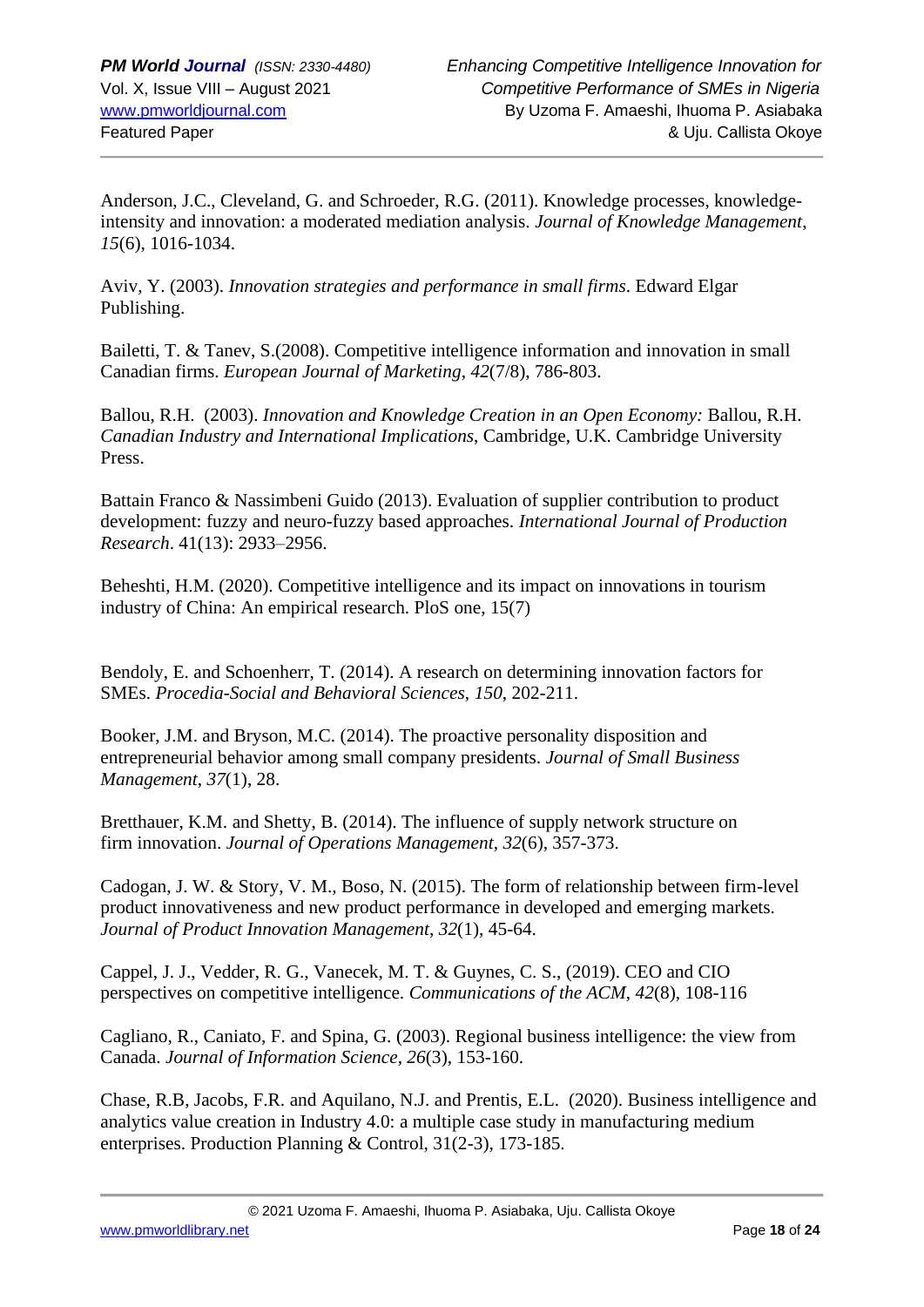Chen, F., Drezner, Z., Ryan, J.K. and Simchi-Levi, D. (2019). Business intelligence and analytics for value creation: The role of absorptive capacity. *International Journal of Information Management*, *46*, 93- 103.

Chen, L. & Zhang, J. (2014). The review of SMEs open innovation performance. *American Journal of Industrial and Business Management*, *4*(12), 716.

Chen, J., Nguyen, B., Yu, X., & Melewar, T. C. (2015). Brand innovation and social media: Knowledge acquisition from social media, market orientation, and the moderating role of social media strategic capability. *Industrial Marketing Management*, *51*, 11-25.

Choi, T.Y. and Eboch, K. (2008). Issues in defining competitive intelligence: An exploration. *Journal of Competitive Intelligence and Management* 4(3), 3–16.

Chopra, S., Lovejoy, W. and Yano, C. (2020). On the relationship between competitive intelligence and innovation. Journal of Intelligence Studies in Business, 10(2).

Chow, W. Y. & Teo, T. S. H. (2011). Assessing the impact of using the Internet for competitive intelligence. *Information and Management*, *39*(1), 67–83.

Cornick, M. & Guimaraes, T., Thielman, B., Guimaraes, V. C (2016). Absorptive capacity as moderator for company innovation success. *International Journal of the Academic Business World*, *10*(2), 1-18.

David, F. R. & Groom, J. R. (2011). Competitive intelligence activity among small firms. *SAM Advanced Management Journal*, *66*(1), 12.

Derijcke, J., Fars, W. and Vollering, J. (2010). The effect of market orientation on innovation speed and new product performance. *Journal of Business & Industrial Marketing*, *25*(7), 501- 513.

Dery, K., Grant, D., Harley, B. and Wright, C. (2012). The founder's self-assessed competence and venture performance. *Journal of Business Venturing*, *7*(3), 223-236.

Dingus, R. & Itani, O. S., Agnihotri, R. (2017). Social media use in B2b sales and its impact on competitive intelligence collection and adaptive selling: Examining the role of learning orientation as an enabler. *Industrial Marketing Management*, *66*, 64-79.

Ebrahimpour, M. (2003). The Methodological Compendium of Analyzing Competitors. Journal of the China Society for Scientific and Technical Information, 01.

Feichtinger, G. (2001). *Managing frontiers in competitive intelligence*. Greenwood Publishing Group.

© 2021 Uzoma F. Amaeshi, Ihuoma P. Asiabaka, Uju. Callista Okoye

[www.pmworldlibrary.net](http://www.pmworldlibrary.net/) Page **19** of **24**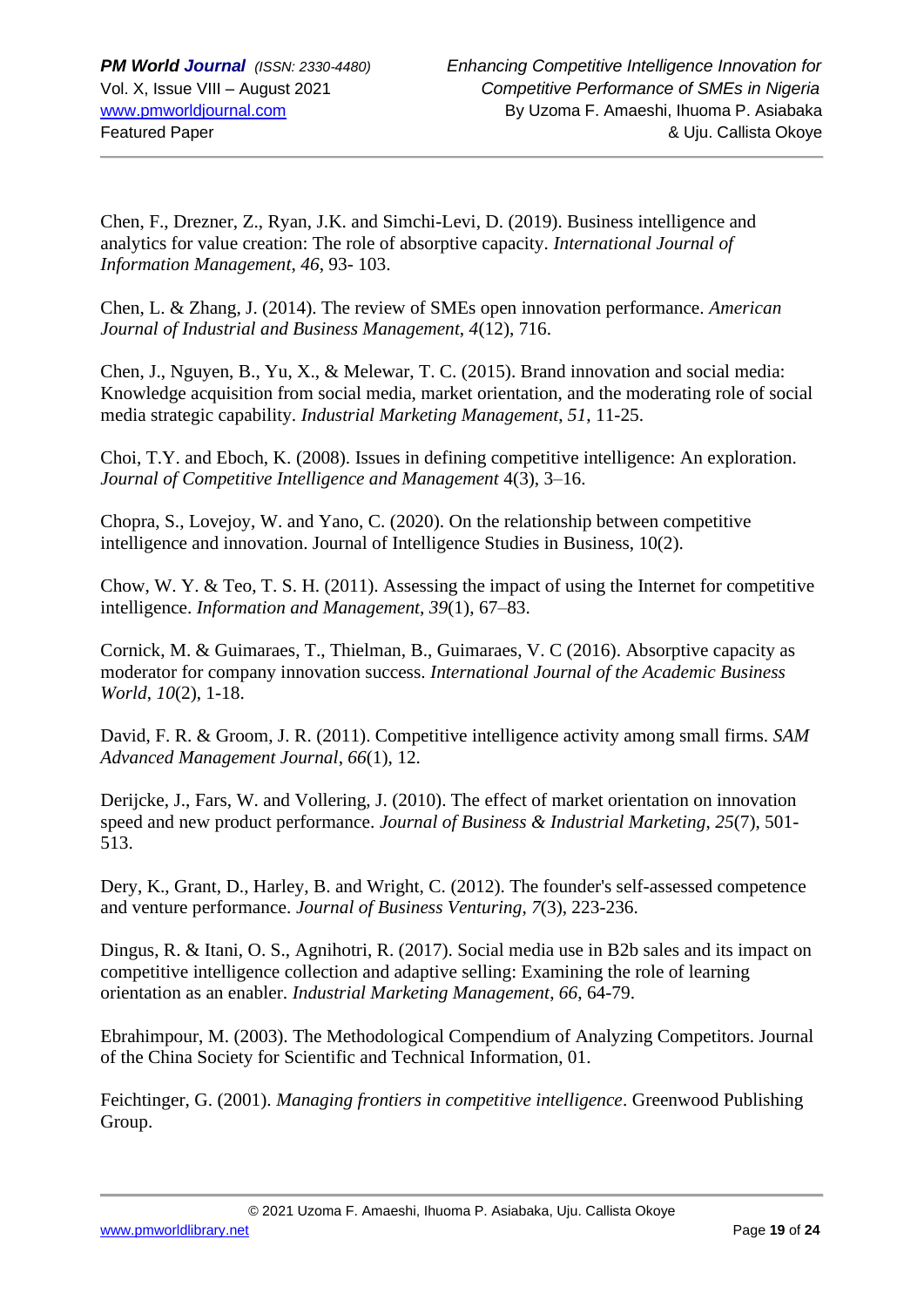Filippini, R, Frambach, R. T., Fiss, P. C., & Ingenbleek, P. T. (2016). How important is customer orientation for firm performance? A fuzzy set analysis of orientations, strategies, and environments. *Journal of Business Research*, *69*(4), 1428- 1436.

Garwe, D. & Olawale, F. (2010). Obstacles to the growth of new SMEs in South Africa: A principal component analysis approach. *African Journal of Business Management*, 4(5):729– 738.

Gioia, D. A. & Thomas, J. B., Clark, S. M., (2003). Strategic sense making and organizational performance: Linkages among scanning, interpretation, action, and outcomes. *Academy of Management Journal*, *36*(2), 239-270.

Horng, R. Y, Wang, Y. L. & Wang, Y. D. (2010). Learning and innovation in small and medium enterprises. *Industrial Management & Data Systems*, *110*(2), 175-192.

Jaworski, B. J. & Kohli, A. K., (2000). Market orientation: the construct, research propositions, and managerial implications. *The Journal of Marketing*, 1-18.

Katsikea, E., Theodosiou, M., & Kehagias, J. (2012). Strategic orientations, marketing capabilities and firm performance: An empirical investigation in the context of frontline managers in service organizations. *Industrial Marketing Management*, *41*(7), 1058-1070.

Kohli, A. K. & Jaworski, B. J. (2015). Market orientation: antecedents and consequences. *The Journal of Marketing*, 53-70.

Kuehn R. Johnson, J.L. (2007). The small business owner-manager search for external information, *Journal of Small Business Management*, *25(*3)*,* 52-60.

Laforet, S. (2016). Size, strategic, and market orientation affects on innovation. *Journal of Business Research*, *61*(7), 753-764.

Lichtenthaler, U. (2020). Determinants of absorptive capacity: the value of technology and market orientation for external knowledge acquisition. *Journal of Business & Industrial Marketing*, *31*(5).

López-Fernández, M. C., Serrano-Bedia, A. M., & Garcia-Piqueres, G. (2018). Analysis of the relationship between sources of knowledge and innovation performance in family firms. *Innovation*, *18*(4), 489-512.

MacInnis, D. J.& Jaworski, B., Liang, C. W. (2005). Does competitive intelligence matter. *University of Southern California: working paper*.

McClelland, J. & McAdam, R. (2012). Sources of new product ideas and creativity practices in the UK textile industry. Technovation, 22(2), 113-121.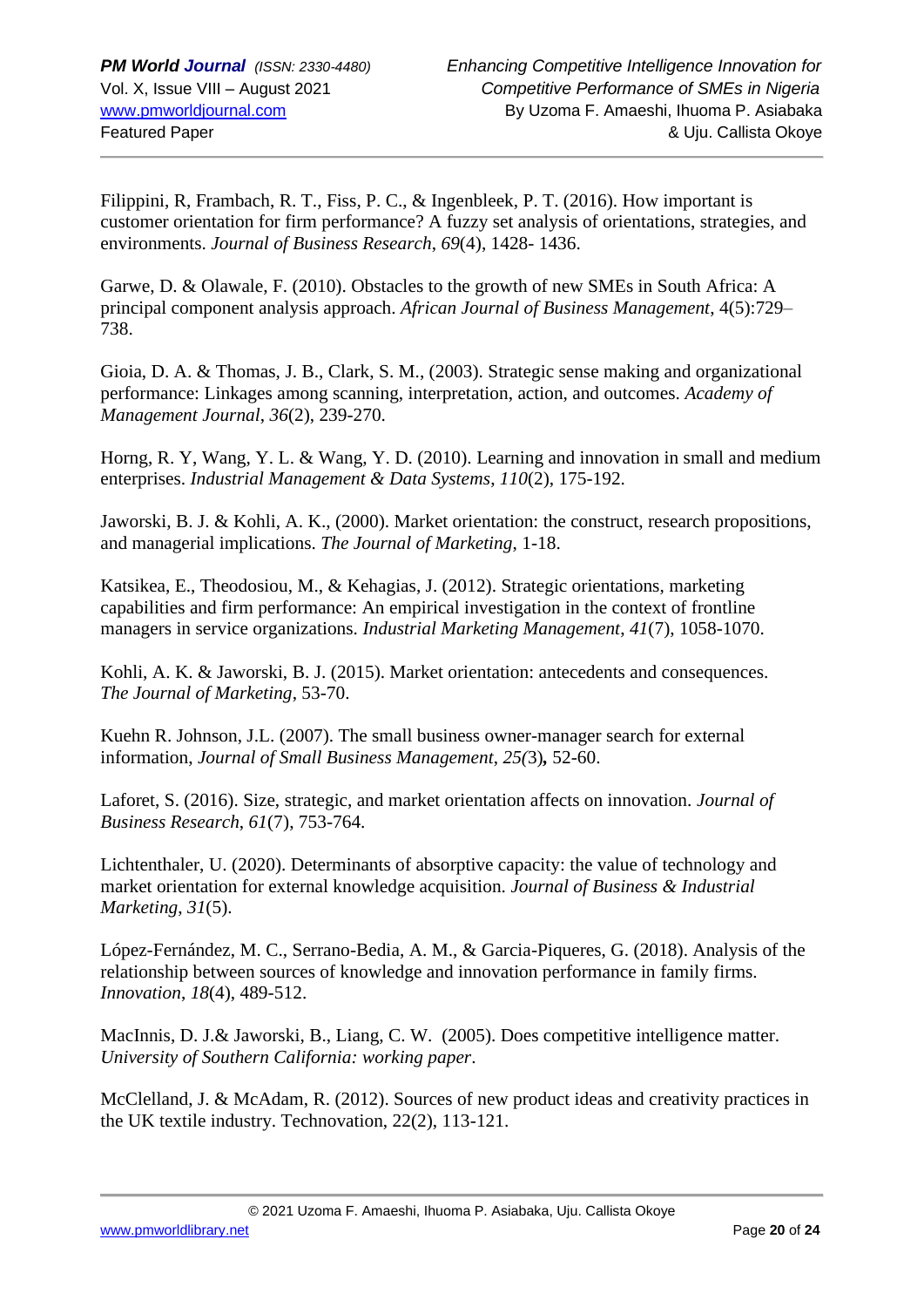Mitton, C, Seixas, B. V., & Dionne, F., (2012). Practices of decision making in priority setting and resource allocation: a scoping review and narrative synthesis of existing frameworks. *Health Economics Review*, *11*(1), 1-11.

Mosconi, E., Ottonicar, S. L. C., & Valentim, M. L. P., (2018). A competitive intelligence model based on information literacy: organizational competitiveness in the context of the  $4<sup>th</sup>$  Industrial Revolution. Journal of Intelligence Studies in Business, 8(3).

Moss V. (2014). Impact of customer integration on project portfolio management and its success: Developing a conceptual framework. *International Journal of Project Management*, *30*(5), 476-518.

Najafi-Tavani, Z. Najafi-Tavani, S., & Sharifi, H. (2016). Market orientation, marketing capability, and new product performance: The moderating role of absorptive capacity. *Journal of Business Research*, *69*(11), 5059- 5064.

Nenzhelele, T. E. & Pellissier, R., (2013). The impact of work experience of small and mediumsized enterprises owners or managers on their competitive intelligence awareness and practices: original research. *South African Journal of Information Management*, *15*(1), 1-6.

Olson E.M., Slater, S. F., & Sørensen H. E. (2016). Creating and Exploiting Market Knowledge Assets. *Journal of Business Strategy 33*(4). 18-27.

Pavitt, K. & Tidd, J., Bessant, J. (2015). Managing innovation integrating technological, market and organizational change. John Wiley and Sons Ltd.

Pickton, D., Smith, J. R., & Wright, S., (2012). Competitive intelligence programmes for SMEs in France: Evidence of changing attitudes. *Journal of Strategic Marketing*, *18*(7), 523-536.

Saldaña, J. (2016). The Coding Manual for Qualitative researchers. (Second edition) Sage Publications Ltd, London.

Speece, M. & Ngamkroeckjoti, C (2018). Technology turbulence and environmental scanning in Thai food new product development. *Asia Pacific Journal of Marketing and Logistics*, *20*(4), 413-432.

Slater, S. F., Narver, J. C., & MacLachlan, D. L. (2014). Responsive and proactive market orientation and new-product success. Journal of product innovation management, 21(5), 334- 347.

Smallman, C., Rujirawanich, P. & Addison, R., (2011). The effects of cultural factors on innovation in a Thai SME. *Management Research Review*, *34*(12), 1264-1279.

Snow, C.C. & Miles, R.E (2008). *Organizational Strategy, Structure, and Process*. New York: McGraw-Hill.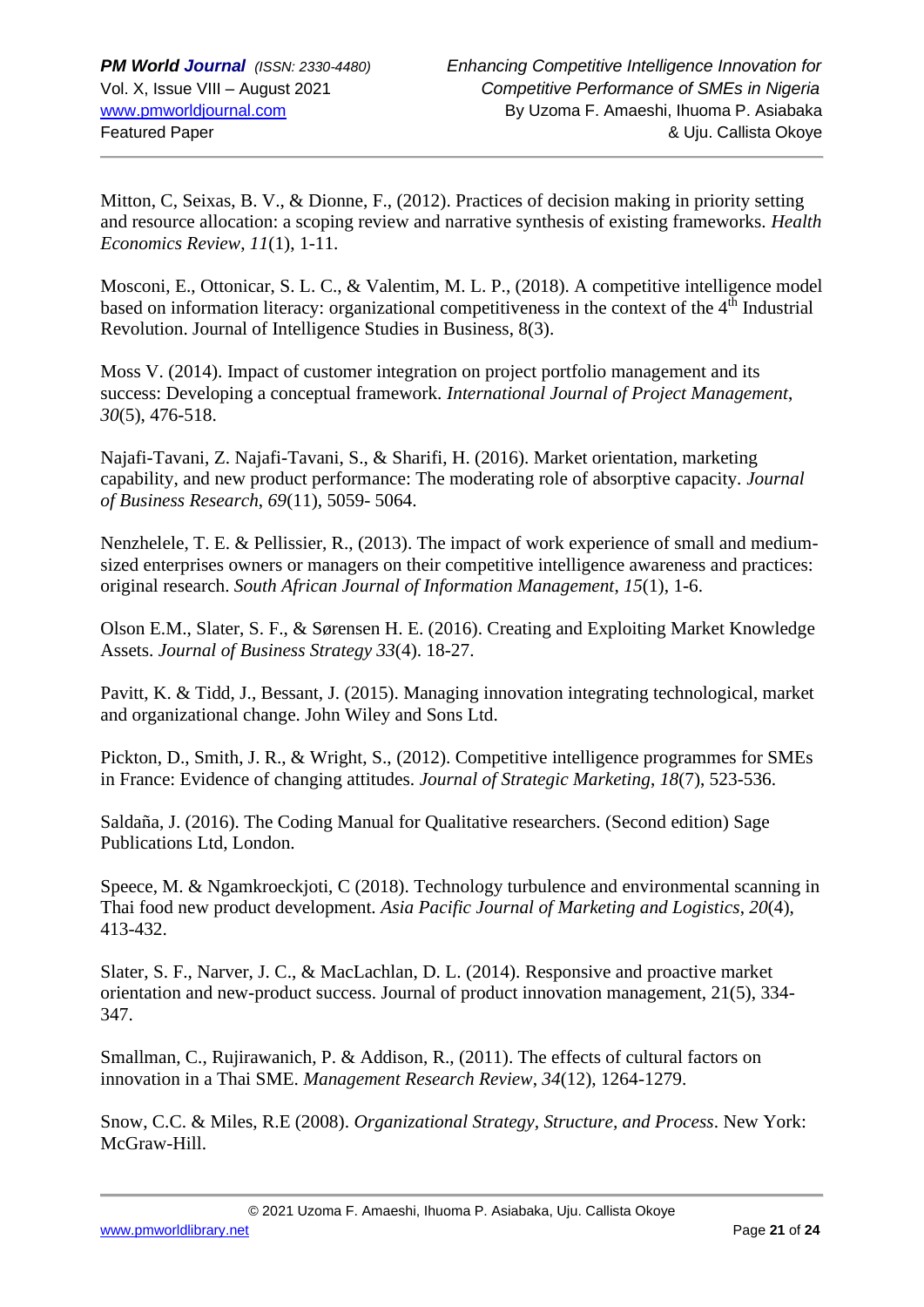Souitaris, V. (2012). External communication determinants of innovation in the context of a newly industrialised country: a comparison of objective and perceptual results from Greece. *Technovation*, *21*(1), 25-34.

Thieme, J. & Song, M. (2019). « The role of suppliers in market intelligence gathering for radical and incremental innovation ». *Journal of Product Innovation Management 26*(1), 43– 57.

Uhlenbruck, N., & Koberg, C. S., Sarason, Y. (2016). Facilitators of organizational innovation: The role of life-cycle stage. *Journal of Business Venturing*, *11*(2), 133-149.

Varvakis, G. & North, K. (2016). Competitive strategies for small and medium enterprises. *Increasing Crisis Resilience, Agility and Innovation in Turbulent Times. Cham: Springer*.

Xu, M. & Wang, X., (2020). Examining the linkage among open innovation, customer knowledge management and radical innovation. *Baltic Journal of Management, 24*(6), 18-36.

Xuereb, J. M. & Gatignon, H., (2007). Strategic orientation of the firm and new product performance. *Journal of Marketing Research*, 77-90.

Wang, R., Song, J., & Wei, Y. S. (2017). Market orientation and innovation performance: The moderating roles of firm ownership structures. *International Journal of Research in Marketing*, *32*(3), 319-331.

Wong, V. & Lee, K. B. (2014). Organizational coordination, development proficiency, and on time completion of development and international rollout: A contingency analysis of external environments. *Journal of Business Research*, *65*(3), 389-401.

Woll, K. & Moilanen, M., Østbye, S (2014). Non- R&D SMEs: external knowledge, absorptive capacity and product innovation. *Small Business Economics*, *43*(2), 447-462.

Wycoff, J. (2013). The « Big 10 » Innovation Killers: How to keep your innovation system alive and well. *The Journal for Quality and Participation, 26*(2), 17-22.

Yin, R. K. (2017). *Case study research and applications: Design and methods*. Sage Publications.

Zobel, A. K. (2017). Benefiting from open innovation: A multidimensional model of absorptive capacity, *Journal of Product Innovation Management*, *34*(3), 269-288.

[www.pmworldlibrary.net](http://www.pmworldlibrary.net/) Page **22** of **24**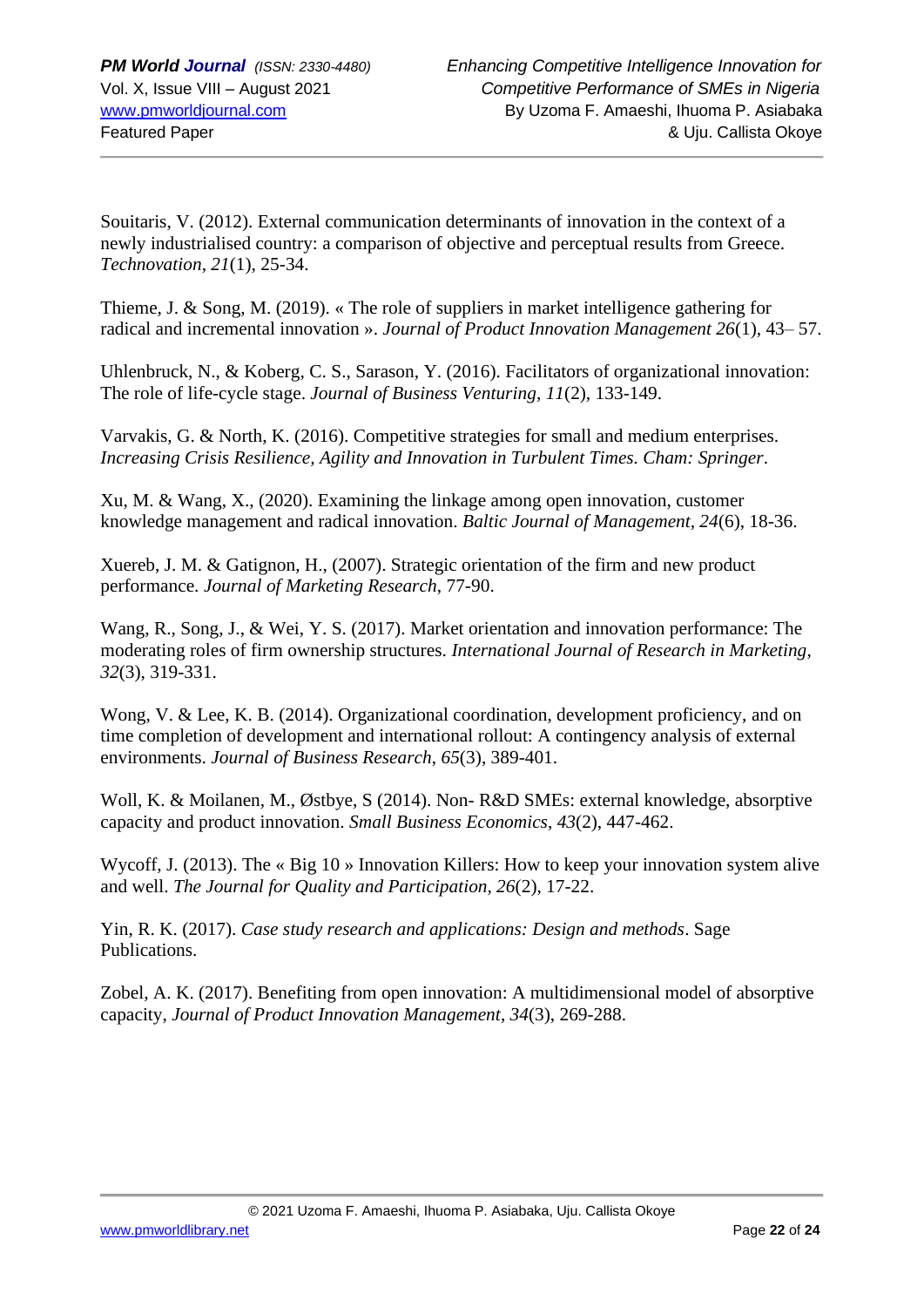## About the Authors



## **Amaeshi Uzoma Francis Amaeshi, PhD**

Federal University of Technology Owerri, Imo State, Nigeria



**Uzoma Francis Amaeshi** is Associate Professor in the department of Management Technology, Federal University of Technology, Owerri, and Imo State, Nigeria. His doctoral work at the University of Nigeria Nsukka in Management is in areas of research interest that include Human Resources Management, Organizational Development and Entrepreneurship cum Banking & Finance. He has presented papers in several conferences within leading career development organizations in Nigeria. He developed and maintained successful working relationships with excellent communication skills with internal and external staff and looks forward to securing a position in academics where he can bring immediate and strategic value and develop a current skill set further. Associate Professor Amaeshi can be contacted at [uzor1958@gmail.com.](mailto:uzor1958@gmail.com)



## **Professor (Mrs.) Asiabaka**

Federal University of Technology Owerri, Imo State, Nigeria



**Professor (Mrs.) Asiabaka** is a manager to the core in the School of Management Technology, (SMAT), FUTO. She taught severally and supervised several undergraduate and postgraduate students in Imo State University, Owerri and Federal University of Technology, Owerri. She held many administrative positions including serving as the Director of the Institute of Women, Gender and Development Studies, FUTO. She served as a resource person for the Millennium Development Goals, Teachers Retraining Program and served in several University Committees. She participated in several national and international conferences and training workshops and published in several peer reviewed national and international journals; contributed several chapters in books and co-authored three books. Her research efforts have contributed in the continuous improvement of organizations. She served as Member and Chairman of Local Organizing Committees for national and international conferences and workshops and will continue to mentor young academics. She is a fellow of the Nigerian Institute of Management and